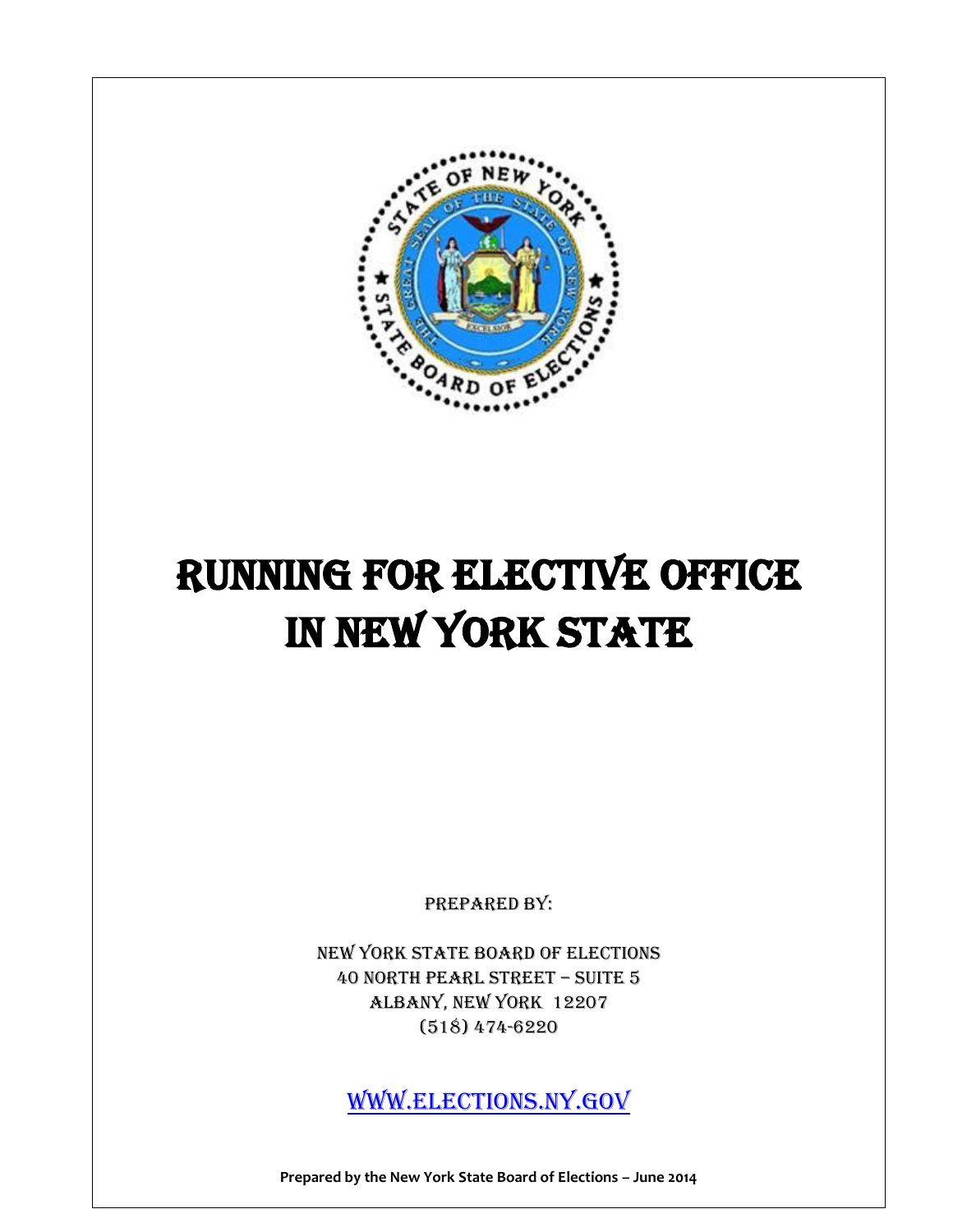# RUNNING FOR ELECTIVE OFFICE IN NEW YORK STATE

# **Table of Contents**

|                                                                                                                 | Page |
|-----------------------------------------------------------------------------------------------------------------|------|
|                                                                                                                 |      |
|                                                                                                                 |      |
|                                                                                                                 |      |
|                                                                                                                 |      |
| Sample Forms: (all forms are available on our website)                                                          |      |
|                                                                                                                 |      |
|                                                                                                                 |      |
|                                                                                                                 |      |
|                                                                                                                 |      |
|                                                                                                                 |      |
|                                                                                                                 |      |
|                                                                                                                 |      |
|                                                                                                                 |      |
|                                                                                                                 |      |
| New York Rules and Regulations, Subtitle V                                                                      |      |
| Part 6201.2<br>$\omega_{\rm{max}}$                                                                              |      |
| Part 6204.1                                                                                                     |      |
| Part 6215.1<br>$\overline{\phantom{a}}$                                                                         |      |
| Part 6215.2<br>$\blacksquare$                                                                                   |      |
| Identification Numbers, Application, Distribution, & Utilization  26<br>Part 6215.3<br>$\overline{\phantom{a}}$ |      |
| Part 6215.4<br>$\overline{\phantom{a}}$                                                                         |      |
| Part 6215.5<br>$\blacksquare$                                                                                   |      |
| Part 6215.6<br>$\mathcal{L}_{\mathcal{A}}$                                                                      |      |
| Determinations; Cures Pursuant to §6-134(2) of Election Law  28<br>Part 6215.7<br>$\mathcal{L}_{\mathcal{A}}$   |      |
|                                                                                                                 |      |

# **NOTE: Please refer to the official Political Calendar of the New York State Board of Elections for all filing dates.**

This packet has been prepared as an aid to those persons preparing to run for public office or party position. Additional information may be obtained by calling the New York State Board of Elections at (518) 474-6220 or your county board of elections.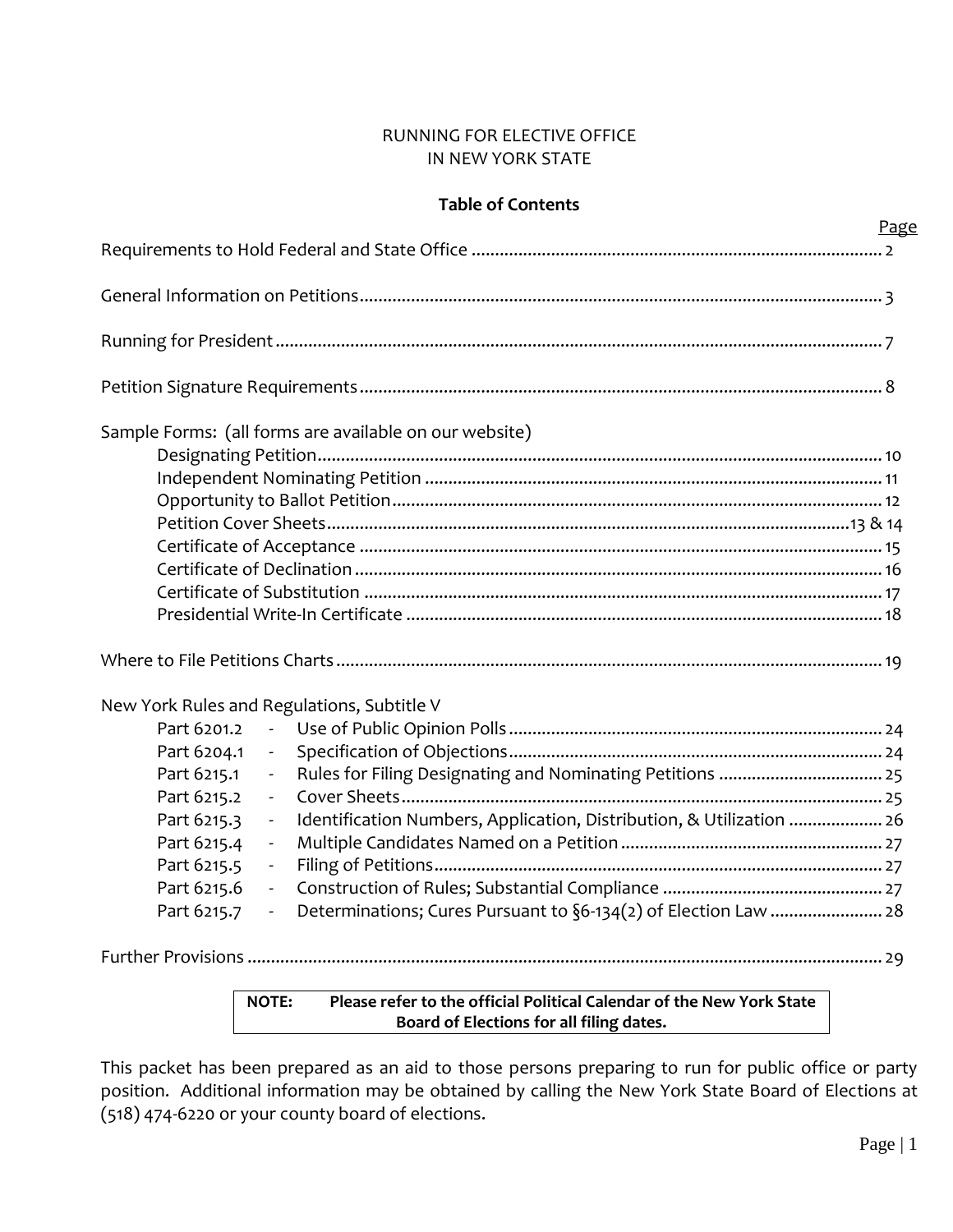# **REQUIREMENTS TO HOLD FEDERAL AND STATE OFFICES**

| <b>OFFICE</b>                                                               | U.S.<br><b>CITIZENSHIP</b> | AGE      | <b>RESIDENCY</b>                                                                                                                                                                                                                     | <b>STATUTE</b>                                                        |
|-----------------------------------------------------------------------------|----------------------------|----------|--------------------------------------------------------------------------------------------------------------------------------------------------------------------------------------------------------------------------------------|-----------------------------------------------------------------------|
| President of the<br><b>United States</b>                                    | Born a Citizen             | 35 years | 14 years in country                                                                                                                                                                                                                  | U.S. Constitution<br>Art. II $\S$ 1                                   |
| U.S. Senator                                                                | Citizen 9 years            | 30 years | Resident of State when<br>elected                                                                                                                                                                                                    | U.S. Constitution<br>Art. $\sqrt{2}$                                  |
| NYS Governor<br>NYS Lt. Governor<br>NYS Attorney General<br>NYS Comptroller | Citizen                    | 30 years | Resident of State 5 years<br>immediately preceding<br>election                                                                                                                                                                       | <b>NYS Constitution</b><br>Art. IV $\S$ 2 and<br>Art. $V$ § 1         |
| Representative in<br>Congress                                               | Citizen 7 years            | 25 years | Resident of State when<br>elected                                                                                                                                                                                                    | U.S. Constitution<br>Art. $1 \S 3$                                    |
| <b>NYS Senator</b><br>NYS Assembly                                          | Citizen                    | 18 years | Resident of state for 5<br>years and resident of<br>district for 12 months<br>immediately preceding<br>election. (In a redistricting<br>year, may be a resident of<br>county for 12 months<br>immediately preceding the<br>election) | <b>NYS Constitution</b><br>Art. III $\S$ 7<br>Public Officers Law § 3 |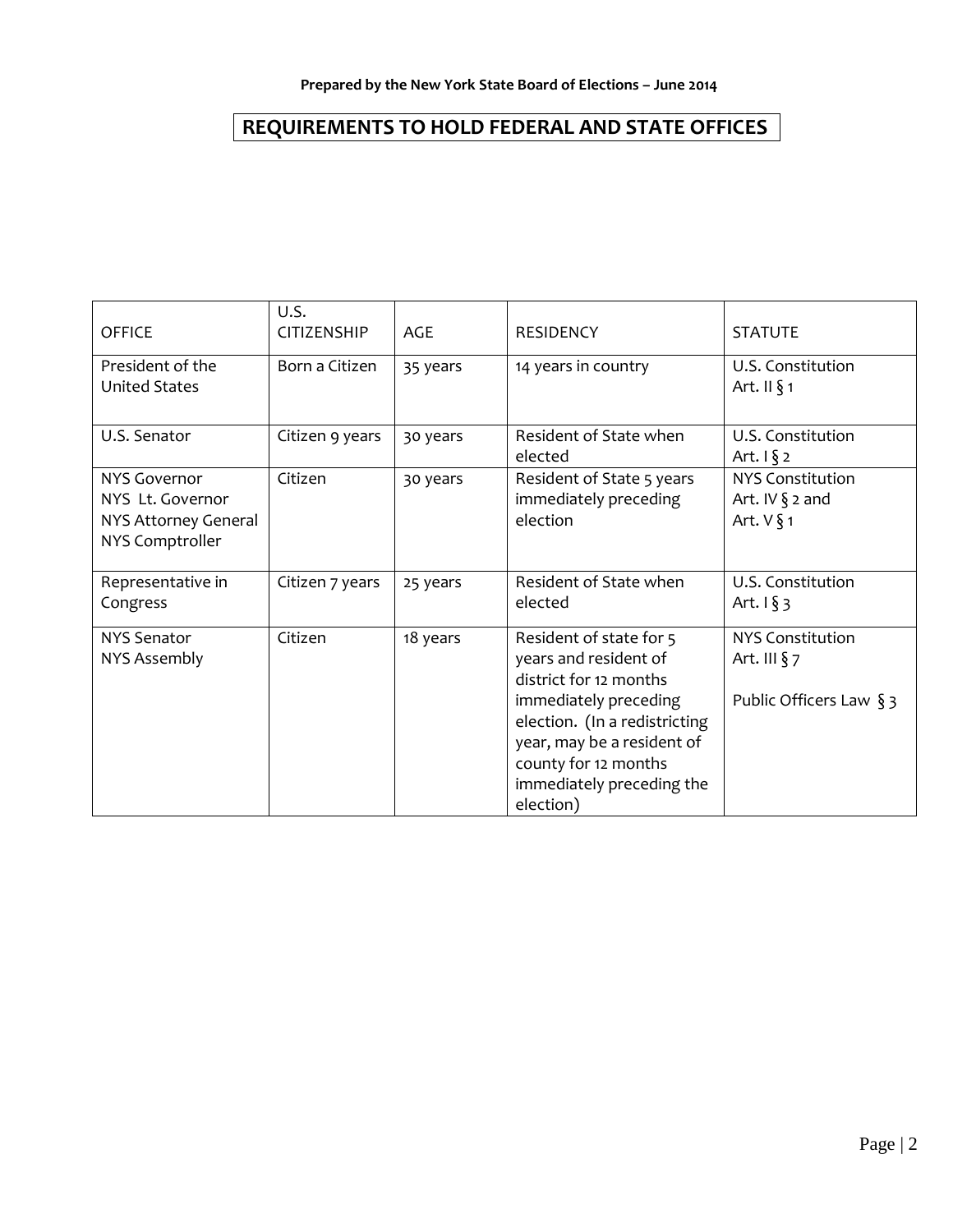NOTE: The information contained here is intended to provide guidance for those who are preparing to circulate petitions, and is not to be used as a substitute for consulting the Election Law for specific petition requirements.

Persons wishing to run for elective office may be nominated either by a political party or through the filing of an independent nominating petition. Party members may also circulate petitions to create the opportunity to write in the name of an unspecified person for an office in which there is no contest for the party endorsement. The current political parties are; Democratic, Republican, Independence, Conservative, Working Families and Green parties. Any person who is not nominated by one of these parties must file an independent nominating petition. The requirements for all petitions are contained in Article 6 of the New York State Election Law. The provisions for village elections vary slightly, and the reader is directed to Article 15 of the New York State Election Law for specifics.

# **PARTY NOMINATIONS**

Party nomination of candidates for elective office is made at either a party caucus or at a primary election.

# Caucuses

A caucus is an open meeting of a town or village's political party at which candidates are nominated for elective office. Only residents of the town or village who are enrolled members of the party may participate in the caucus. For further information on caucuses see, New York State Election Law  $\S$  6-108 (towns) and  $\S$  15-108 (villages).

# Designating Petitions

If a party nominates its candidates through the primary election process, party designations for this primary are made on a designating petition. The New York State Election Law sets forth the form of this petition; § 6-132 (state, county and town offices) and § 15-108 (village offices). Only enrolled members of a party qualified to vote for an office may sign designating petitions of the party.

# Nomination of Non-Party Members

Political parties may nominate a candidate who is not an enrolled member of the political party. Such parties must file a certificate of authorization, signed and acknowledged by the presiding officer and the secretary of the meeting at which the authorization is given. A certificate of authorization is not needed for nominations resulting from a caucus or for a candidate for a judicial office. Candidates not enrolled in the party nominating them must file an acceptance.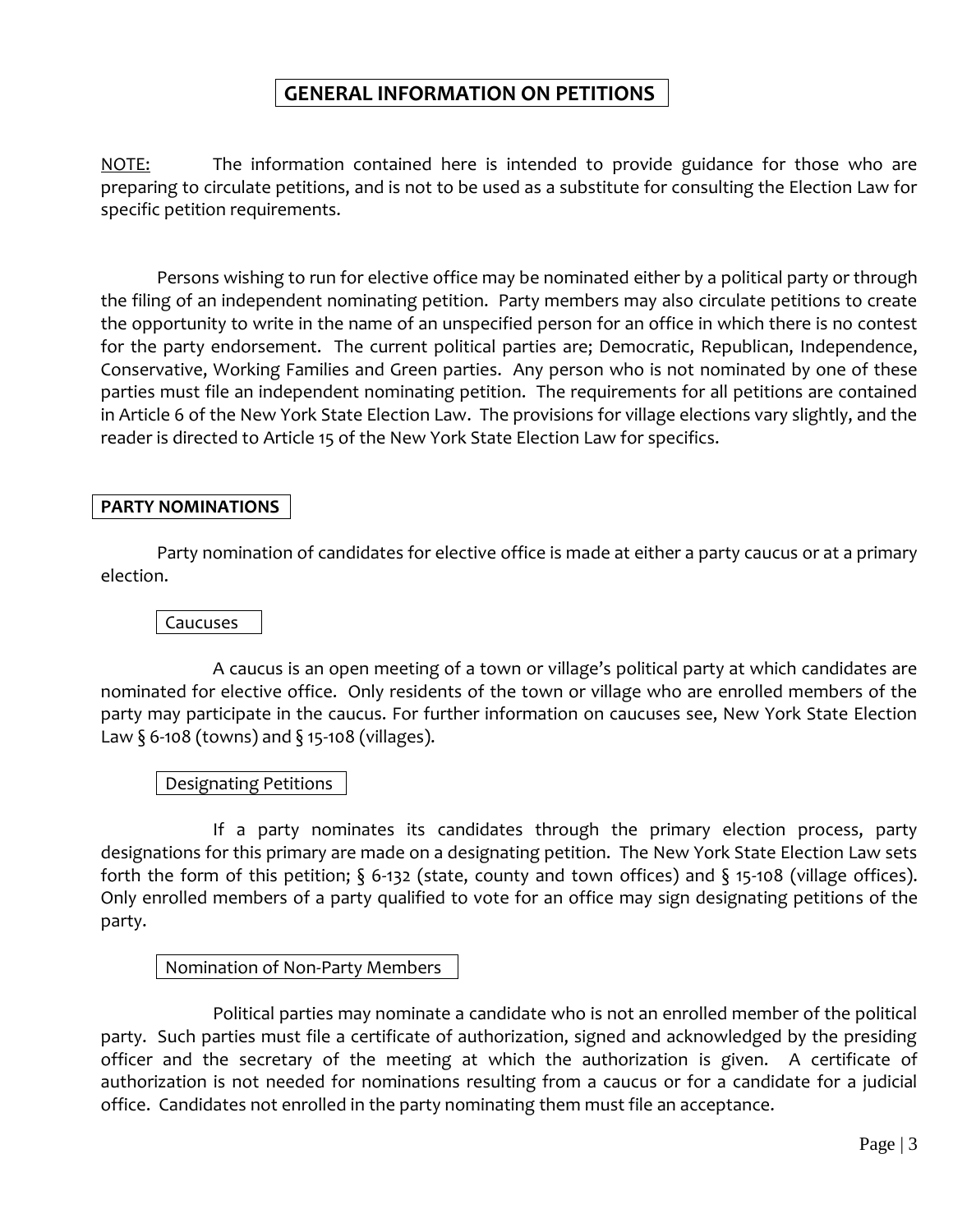# **INDEPENDENT NOMINATIONS**

To run for office on a line other than an official party line, one must file an independent nominating petition. The New York State Election Law sets forth the form of this petition; § 6-140 (state, county and town offices) and § 15-108 (village offices). Any registered voter who has not already signed a designating petition, and who is qualified to vote for an office, may sign an independent nominating petition for that office. For Village offices if you participated in a caucus, you cannot sign an independent nominating petition.

# **FORM OF PETITIONS**

The statute requires that all petitions be *substantially* in the form set forth in the law. See New York State Election Law § 6-132 (party designating petitions), § 6-140 (independent nominating petitions) and § 15-108 (village designating and independent petitions). Deviations or slight rearrangements of the form of petition are not fatal defects, provided that the petition contains all of the required information.

Each sheet of the petition must correctly set forth:

- ► the date of the election;
- ► the name of the candidate and the office or position sought;
- ► the candidate's residence, and if different, their mailing or post office address;
- ► information about the signer: date of signing, voter's residence address, town or city; and,
- ► information relating to the person who witnesses the signatures.

A petition may include a committee on vacancies. Failure to provide such a committee, or naming a committee of fewer than three persons, will not invalidate the petition.

The voter need only sign the appropriate line on the petition sheet. All other information may be filled in by someone else. Corrections may be made to any information on the signature line. However, corrections or alterations in the date or signature *MUST* be initialed by the person making the correction.

Voters may not sign a petition for more candidates than there are openings for an office. For example, if there is one council seat open, then the voter may only sign one petition for a candidate for that office. If there are 2 seats open, the voter may sign petitions for 2 candidates.

The pages of a petition must be sequentially numbered and securely fastened.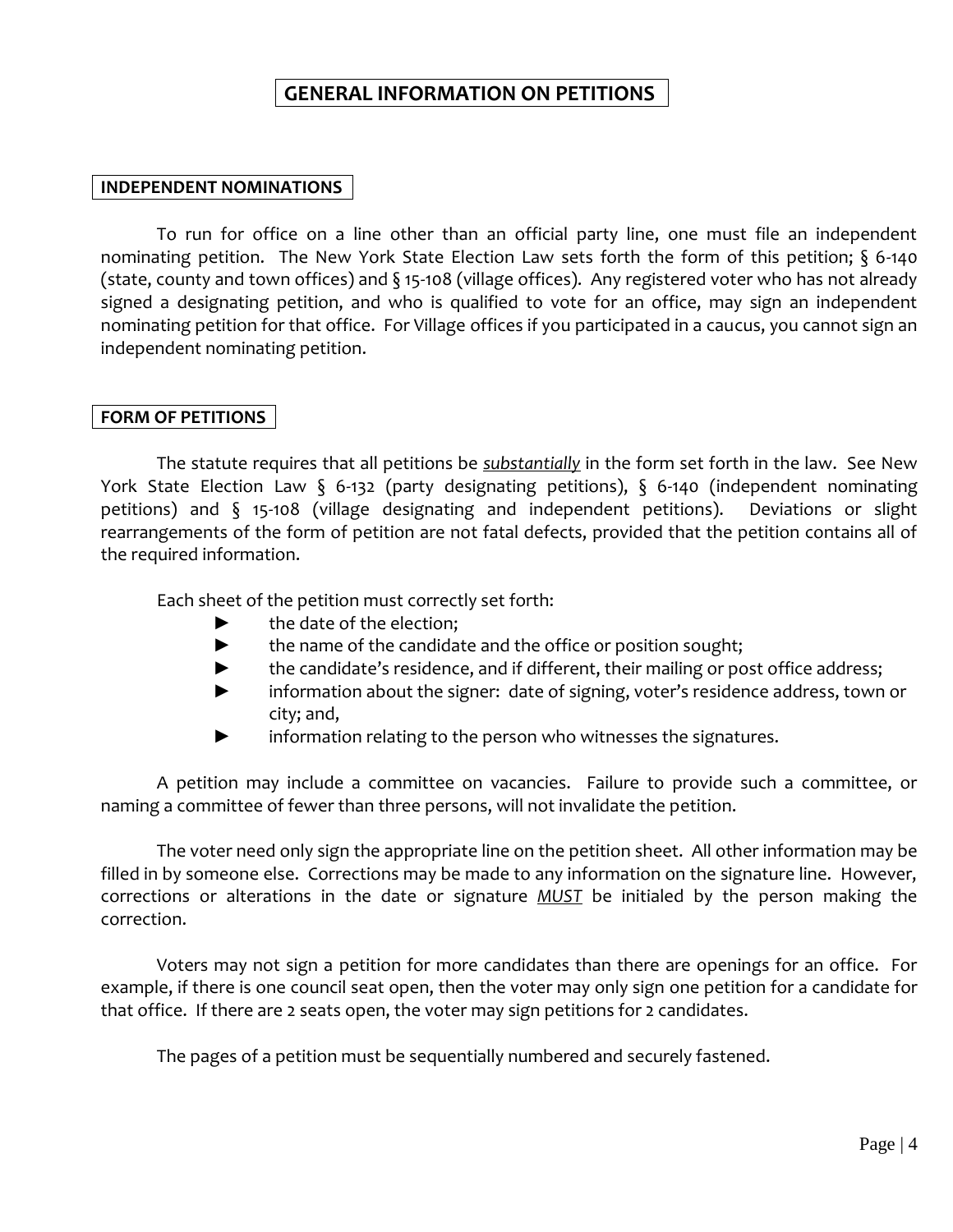# **WITNESSES TO A PETITION**

Anyone who is qualified to sign a petition may witness a petition. The information required for the witness statement is mandatory. Omissions, errors, or unexplained alterations/corrections, may invalidate the entire page. When the witness signs the statement of witness, they are making an oath that subjects them to the penalties for perjury if any of the information preceding their signature is false. The information preceding the signature includes the name and residence of the witness; the number of signatures on the page; a statement that each person signed in their presence; and the date they are signing the statement. Witness identification information, which follows the witness's signature, may be completed by anyone, at any time before the petition is filed. This information includes the town or city, and the county of the witness's registration.

# **COVER SHEETS**

If there are 10 or more pages in a petition, there must be a cover sheet. In New York City, and in other counties where identification numbers are used, only one cover sheet is required, regardless of the number of volumes in the petition. In all other instances, a multi-volume petition requires a cover sheet for each volume.

Cover sheets **must** contain the following information:

- Name, residence address, and mail address if different, of the candidate.
- ► The public office or party position sought.
- The name of the party or independent body making the nomination.
- ► A statement that the petition contains a number of signatures equal to or in excess of the number required by statute.
- The volume number OR identification number of that volume.
- ► The total number of volumes in each petition OR the identification number of each volume of the petition.

The following information is **optional**:

► The name, residence address, (and mailing address if different) telephone number, and fax number of the person designated to receive notice of deficiencies in binding or cover sheet requirements.

There are additional requirements if the petition contains candidates for county committee, and if there are different candidates on the several pages of the petition. Those requirements are contained in *Part 6215* of the rules and regulations of the State Board of Elections.

Pursuant to *Part 6215* of the rules and regulations of the State Board of Elections, the Board will provide notice of any correctable errors in cover sheet(s) and binding.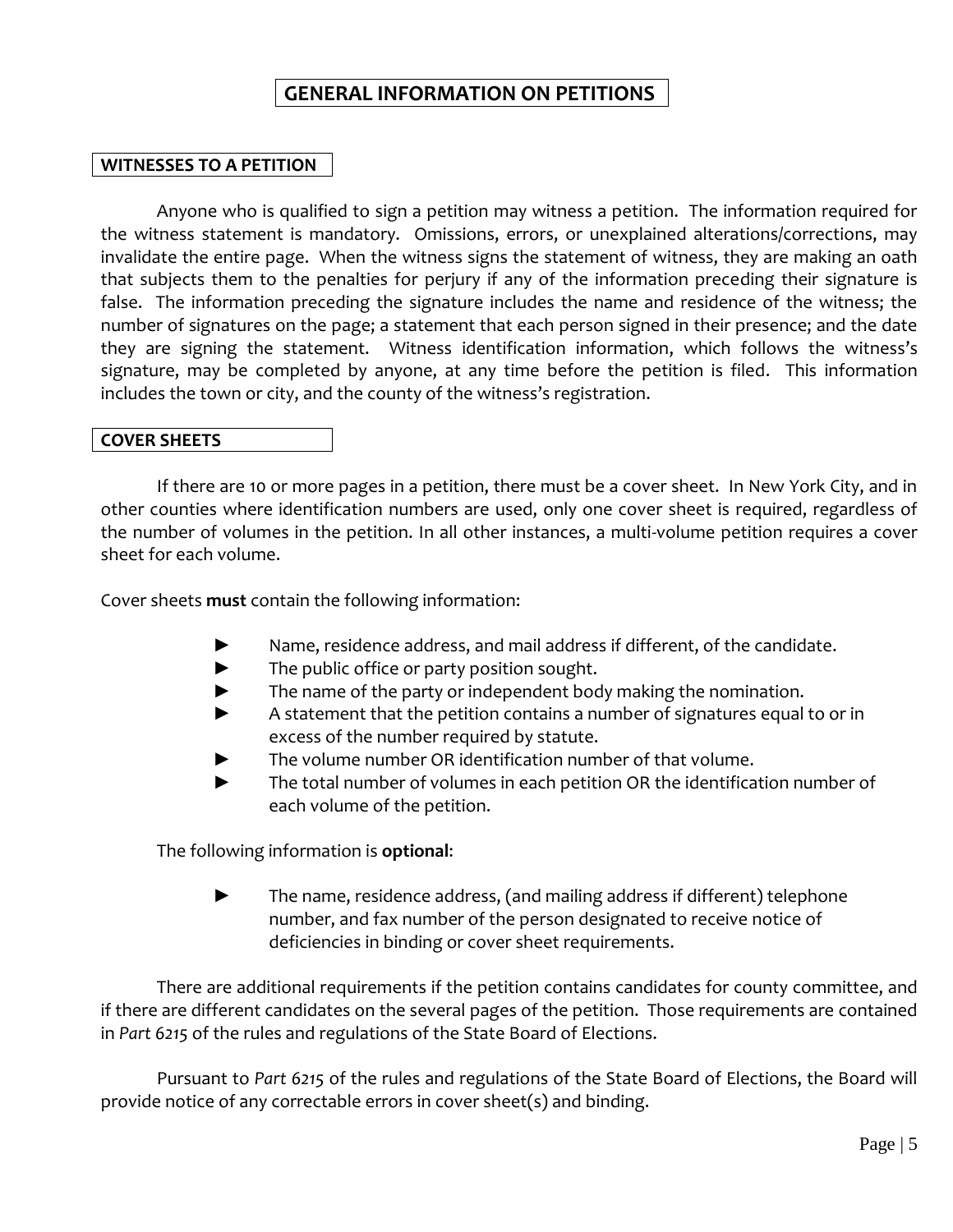# **FILING OF PETITIONS, ACCEPTANCES, AUTHORIZATIONS, AND DECLINATIONS**

All filings must be filed timely and filed in the proper manner at the appropriate board of elections. Pursuant to section 1-106(1) of the New York State Election Law, all papers are required to be filed between the hours of nine A.M. and five P.M. If the last day for filing shall fall on a Saturday, Sunday or legal holiday, the next business day shall become the last day for filing. All papers sent by mail in an envelope postmarked prior to midnight of the last day of filing shall be deemed timely filed and accepted for filing when received, **except** any documents that are required to be filed with the board of elections of the City of New York must be actually received by such city board of elections on or before midnight of the last day to file any such document. Failure to do so shall be a fatal defect.

No filings will be accepted by facsimile or e-mail.

Candidates must file a certificate of acceptance for nominations made by independent nominating petitions, or if they are named in a designating petition but are not enrolled members of that party. Neither an authorization nor an acceptance is required if the individual is a candidate for a judicial office. A declination must be filed should the candidate decide not to accept the designation or nomination.

# **OBJECTIONS**

Every petition is presumed to be valid when filed, if, on its face, it appears to be in proper form and to contain enough signatures. However, a registered voter may challenge the validity of a petition. Written objections must be filed within 3 days after the petition is filed (1 day in a village election). Specifications of objections must be filed within 6 days of filing the general objections (2 days in a village election). For petitions filed with the State Board of Elections, objectors must deliver a copy of the specifications of objections to the candidate and file proof of such delivery with the State Board. For further details see Election Law § 6-154 and §15-108 and *Part 6204* of the rules and regulations of the State Board of Elections.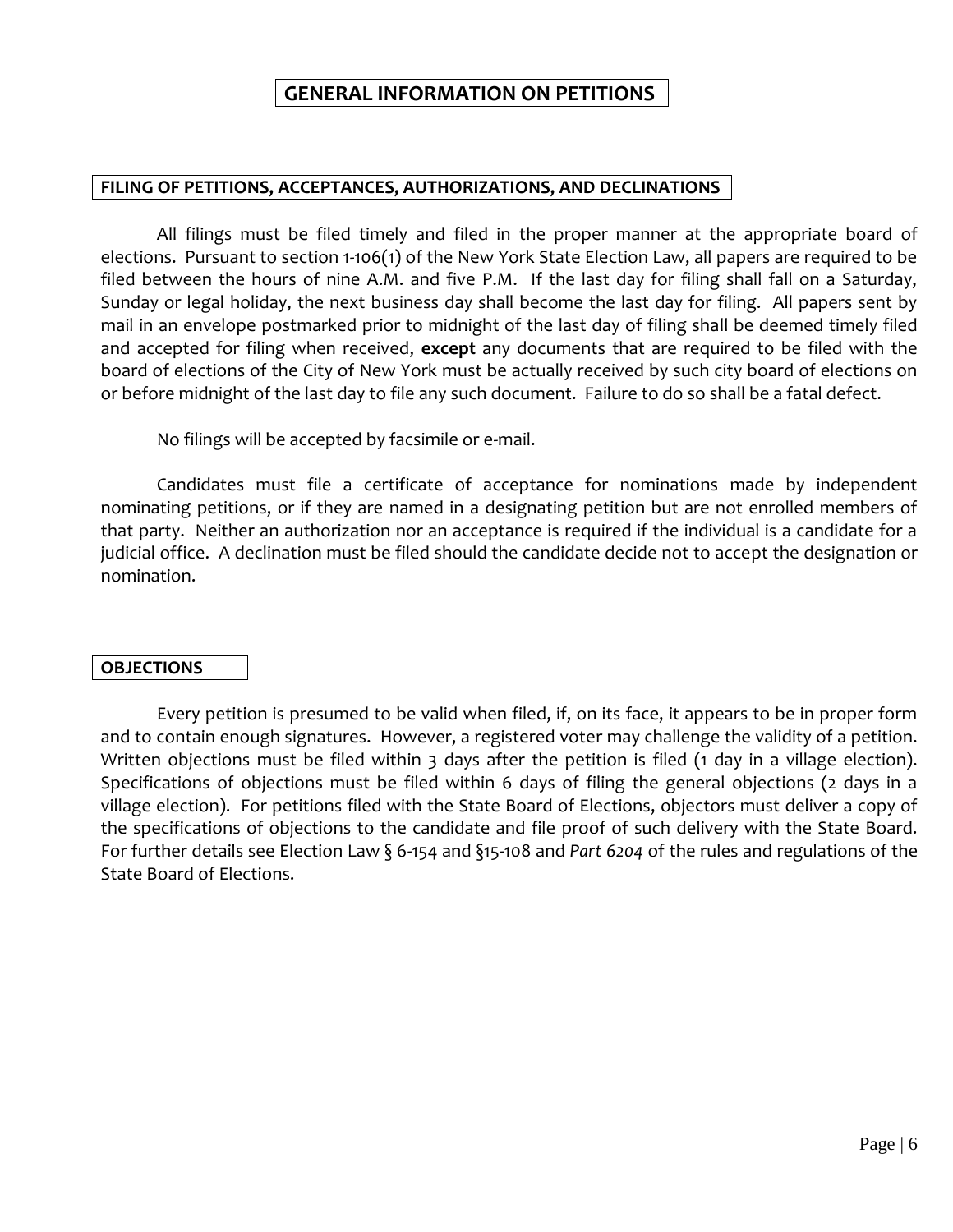# **RUNNING FOR PRESIDENT**

# **INDEPENDENT CANDIDATES**

An independent candidate for president is someone who is running on a line other than an official party line. Petitions for independent candidates must include the names of the presidential and vice-presidential candidates, as well as the names of person(s) running for the electoral college. Each state is permitted to have one elector for each congressional district, plus two at-large electors.

Independent petitions for president must contain 15,000 signatures. At least 100 signatures must come from each of one-half of the congressional districts in the state. {Election Law  $\S6-142(1)$ } Each candidate named in an independent petition for president is required to file an acknowledged acceptance of the nomination no later than the third day after the last day to file the petition. {Election Law  $\S6 - 146(1)$ 

If there are 10 or more pages in a petition, there must be a cover sheet. A multi-volume petition requires a cover sheet for each volume. Cover sheets must contain the following information:

- ► Name, residence address, and mailing address if different, of the candidate.
- ► Office sought.
- ► Name and emblem of the independent body making the nomination.
- ► A statement that the petition contains a number of signatures equal to or in excess of the number required by statute.
- ► The volume number of that volume.
- ► The total number of volumes in the petition.

Additional information on cover sheets is contained in *Part 6215* of the rules and regulations of the State Board of Elections.

# **WRITE-IN CANDIDATES**

To run as a write-in candidate for president, you are required to file a certificate of candidacy with the State Board of Elections no later than the third Tuesday prior to the general election. The certificate must be signed by the presidential candidate and must contain the following information:

- Name and address of the presidential candidate.
- ► Name and address of any vice-presidential candidate, and a signed certificate of acceptance from such candidate.
- ► Name and address of at least one elector, with an acceptance certificate and pledge of support signed by each such candidate for elector.

See Election Law *§6-153* for further information.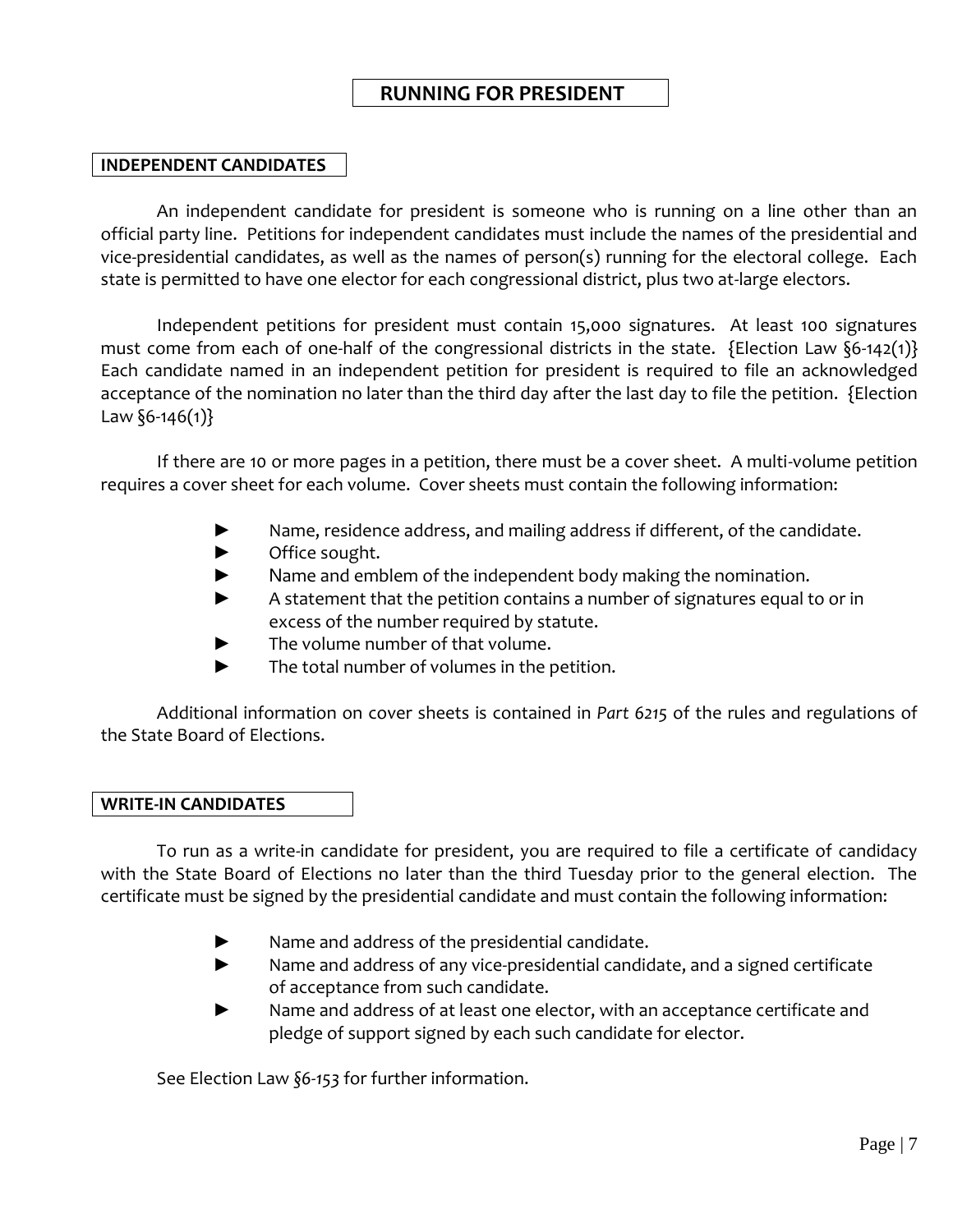# **DESIGNATING AND OPPORTUNITY TO BALLOT PETITONS, (§6-136)**

5% of the enrolled voters of the political unit (excluding voters in inactive status) or the following, whichever is **less**:

# For any office to be filled by all the voters of:

| the entire state<br>(with at least 100 or 5% of enrolled voters from each of one-half of the congressional districts) | 15,000 |
|-----------------------------------------------------------------------------------------------------------------------|--------|
| New York City                                                                                                         | 7,500  |
| any county or borough of New York City                                                                                | 4,000  |
| a municipal court district within New York City                                                                       | 1,500  |
| any city council district within New York City                                                                        | 900    |
| cities or counties having more than 250,000 inhabitants                                                               | 2,000  |
| cities or counties having more than 25,000 but not more than 250,000                                                  | 1,000  |
| any other city, county, councilmanic or county legislative district                                                   |        |
| other than New York City                                                                                              | 500    |
| any congressional district                                                                                            | 1,250  |
| any state senatorial district                                                                                         | 1,000  |
| any assembly district                                                                                                 | 500    |

any political subdivision, except as herein provided, contained within another political subdivision, requirement is not to exceed the number required for the larger subdivision;

a political subdivision containing more than one assembly district, county or other political subdivision, requirement is not to exceed the aggregate of the signatures required for the subdivision or parts of subdivision so contained.

# **For Village offices refer to section 15-108 of the New York State Election Law.**

**Any of the above numbers may be changed by legislation in any given year. Check with the State or County Board of Elections for current requirements.**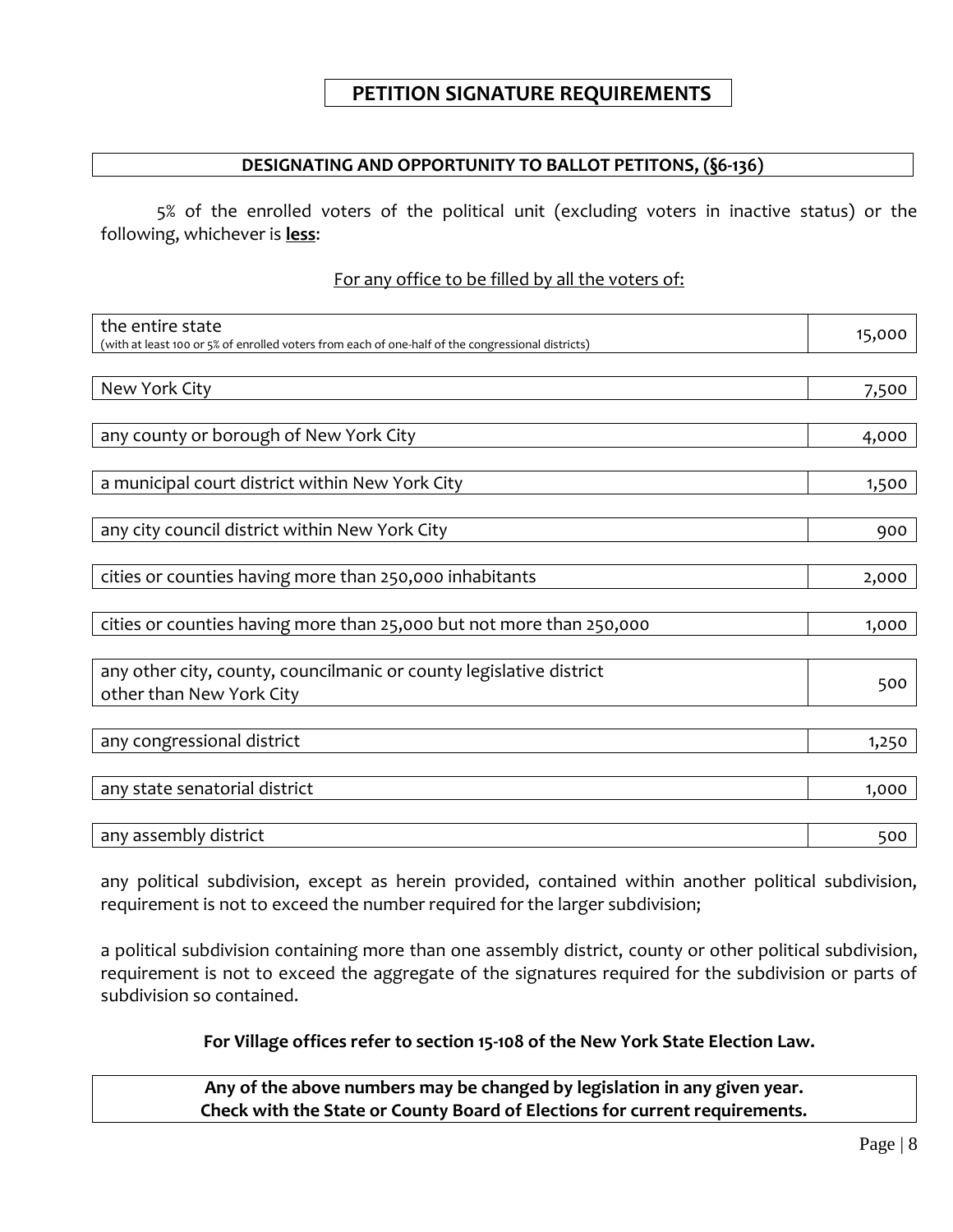# **PETITION SIGNATURE REQUIREMENTS**

# **INDEPENDENT PETITONS, (§6-142)**

5% of the total number of votes, excluding blank and void, cast for the office of governor at the last gubernatorial election in such unit, except that not more than 3,500 signatures shall be required on a petition for any office to be filled in any political subdivision wholly outside the City of New York, and not more than the following for any office to be voted for by all the voters of:

| the entire state                                                         | 15,000 |
|--------------------------------------------------------------------------|--------|
| (with at least 100 from each of one-half of the congressional districts) |        |
|                                                                          |        |
| any county or portion thereof outside the city of New York               | 1,500  |
|                                                                          |        |
| New York City                                                            | 7,500  |
|                                                                          |        |
| any county or borough or any two counties or boroughs within             |        |
| the City of New York                                                     | 4,000  |
|                                                                          |        |
| any municipal court district                                             | 3,000  |
|                                                                          |        |
| any city council district in New York City                               | 2,700  |
|                                                                          |        |
| any congressional district                                               | 3,500  |
|                                                                          |        |
| any state senatorial district                                            | 3,000  |
|                                                                          |        |
| any assembly district                                                    | 1,500  |
|                                                                          |        |
| the office of trustee of the Long Island Power Authority                 | 500    |

any political subdivision, contained within another, except as provided otherwise herein, the number required is not to exceed the number required for the larger subdivision.

# **For Village offices refer to section 15-108 of the New York State Election Law.**

**Any of the above numbers may be changed by legislation in any given year. Check with the State or County Board of Elections for current requirements.**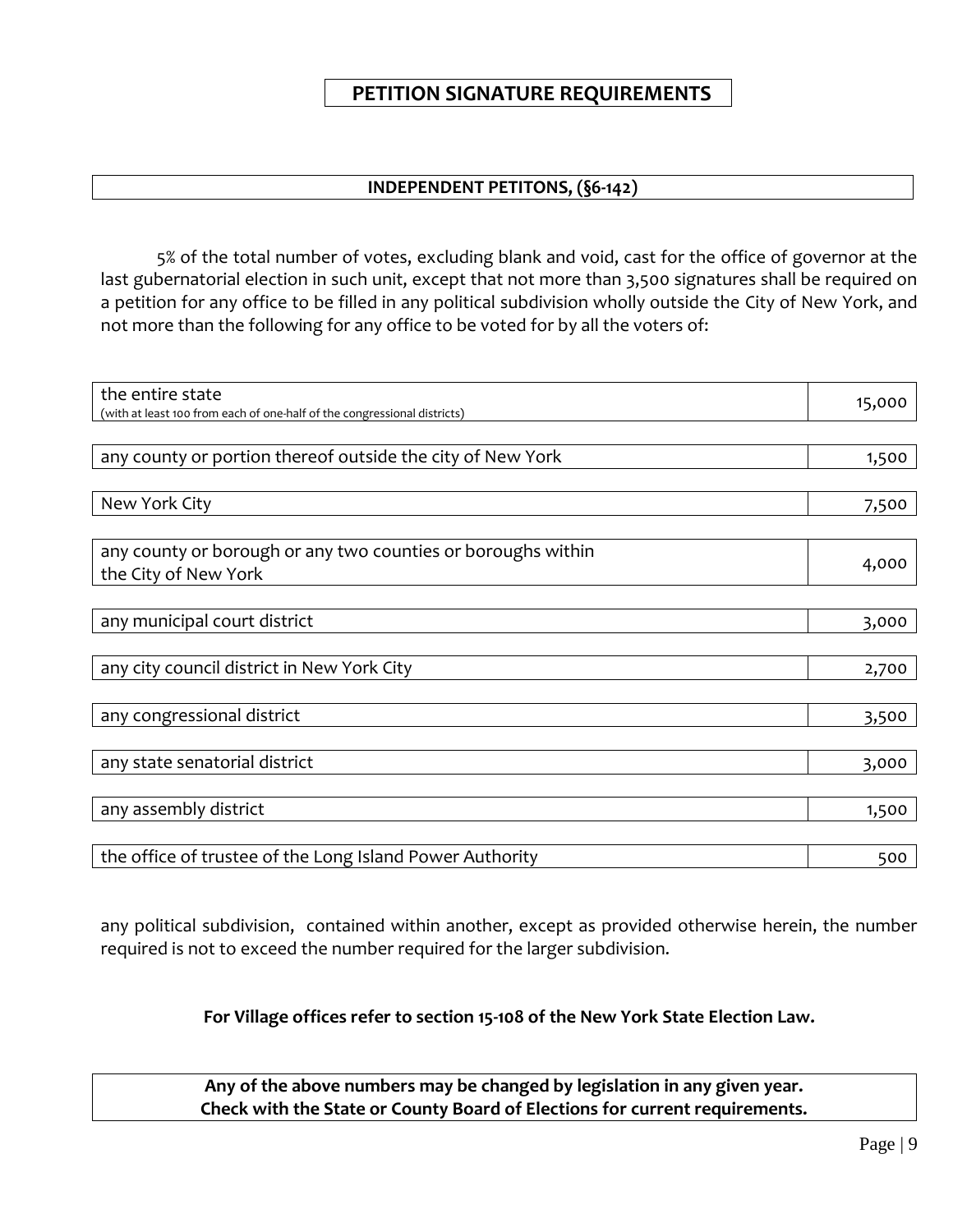For Samples of Village Election Petitions, refer to Section 15-108, Election Law

# **Designating Petition Sec. 6-132, ELECTION LAW**

**I, the undersigned, do hereby state that I am a duly enrolled voter of the Party and Party and entitled to vote at the next primary election of such party, to be held on , 20 ; that my place of residence is truly stated opposite my signature hereto, and I do hereby designate the following named person (or persons) as a candidate (or candidates) for the nomination of such party for public office or for election to a party position of such party.**

**Name(s) of Candidate(s) Public Office or Party Position Place of Residence** (also Post Office address if not identical)

**I do hereby appoint** *(here insert the names and addresses of at least three persons, all of whom shall be enrolled voters of said party)*,

**as a committee to fill vacancies in accordance with the provisions of the election law.**

#### **IN WITNESS WHEREOF, I have hereunto set my hand, the day and year placed opposite my signature**.

| Date                | Name of Signer (signature required)<br>(printed name may be added) | <b>Residence</b> | <b>Enter Town or City</b><br>(Except in NYC enter County) |
|---------------------|--------------------------------------------------------------------|------------------|-----------------------------------------------------------|
|                     |                                                                    |                  |                                                           |
| <b>Printed Name</b> | $\rightarrow$                                                      |                  |                                                           |
|                     |                                                                    |                  |                                                           |
| <b>Printed Name</b> | $\rightarrow$                                                      |                  |                                                           |
| 3.                  |                                                                    |                  |                                                           |
| <b>Printed Name</b> | $\rightarrow$                                                      |                  |                                                           |

*(You may use fewer or more signature lines - this is only to show format.)*

#### *Complete ONE of the following*

# **1) STATEMENT OF WITNESS**

**I,** *(name of witness)* **state: I am a duly qualified voter of the State of New**  York and am an enrolled voter of the

**I now reside at** (*residence address*) **.**

**Each of the individuals whose names are subscribed to this petition sheet containing** *(fill in number)* **signatures, subscribed the same in my presence on the dates above indicated and identified himself or herself to be the individual who signed this sheet.**

**I understand that this statement will be accepted for all purposes as the equivalent of an affidavit and, if it contains a material false statement, shall subject me to the same penalties as if I had been duly sworn.**

Date

Signature of Witness

**WITNESS IDENTIFICATION INFORMATION**: **The following information for the witness named above must be completed prior to filing with the board of elections in order for this petition to be valid. Town or City County \_\_\_\_\_\_\_\_\_\_\_\_\_\_\_\_\_\_\_\_\_\_\_\_\_\_\_\_\_\_\_\_**

#### **2) NOTARY PUBLIC OR COMMISSIONER OF DEEDS**

On the dates above indicated before me personally came each of the voters whose signatures appear on this petition sheet containing (fill in number) signatures, who signed same in my presence and who, being by me duly swor **(fill in number) \_\_\_\_ signatures, who signed same in my presence and who, being by me duly sworn, each for himself or herself, said that the foregoing statement made and subscribed by him or her was true.**

Date

Signature and Official Title of Officer Administering Oath

ES 26a (6/2007) (Sample prepared by the State Board of Elections) **Sheet No. \_\_\_\_\_\_\_**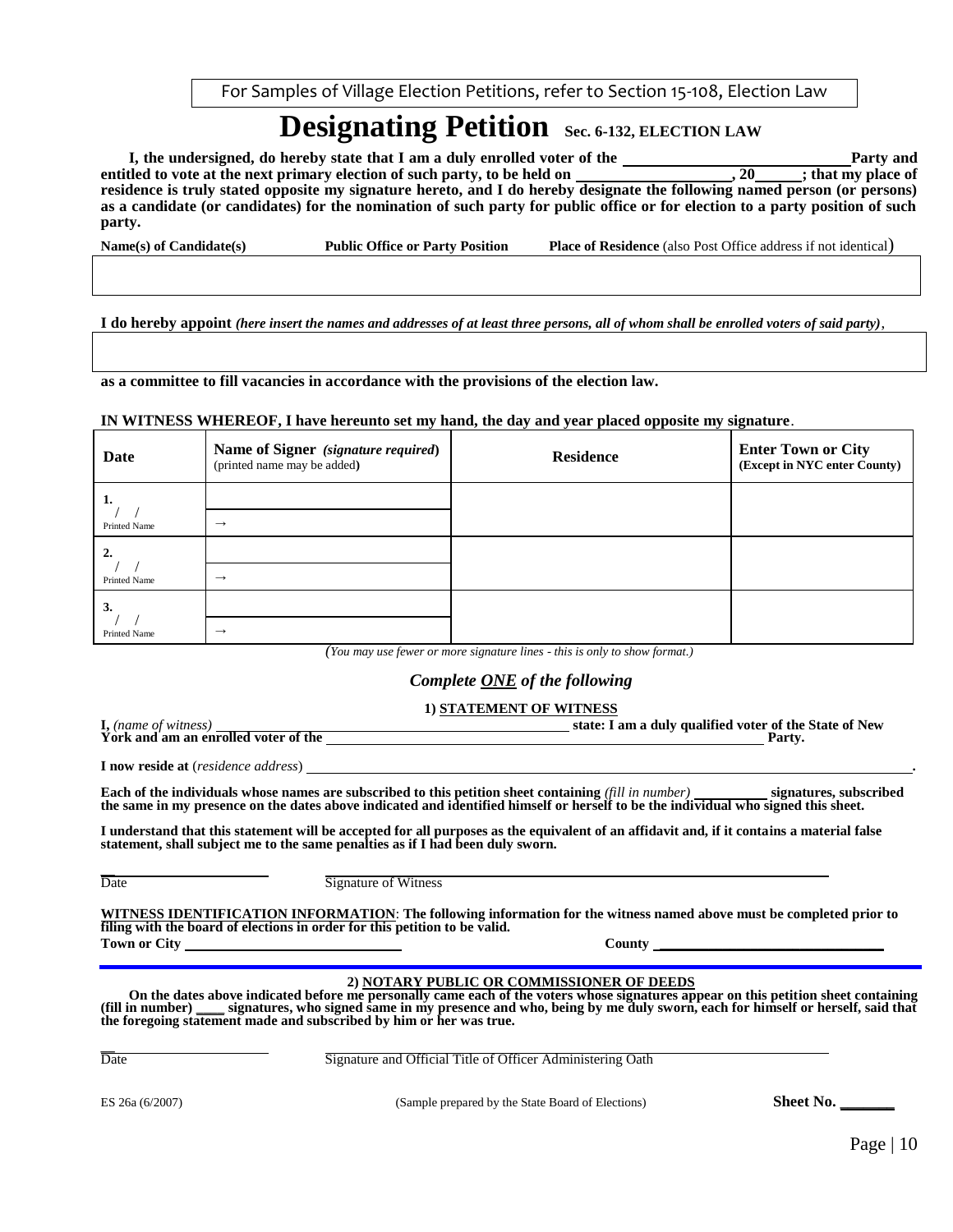# **Independent Nominating Petition** Sec. 6-140, ELECTION LAW

**I, the undersigned, do hereby state that I am a registered voter of the political unit for which a nomination for public office is hereby being made, that my present place of residence is truly stated opposite my signature hereto, and that I do hereby nominate the following named person (or persons) as a candidate (or candidates) for election to public office (or public offices) to be voted for at the election to be held on the \_\_\_\_\_ day of \_\_\_\_\_\_\_\_\_\_\_\_\_\_\_\_\_\_\_\_\_\_\_\_\_\_, 20**  $\frac{1}{\text{as the name of the}}$ **and that I select the name** (fill in name) **independent body making the nomination (or nominations) and** (fill in emblem) **\_\_\_\_\_\_\_\_\_\_\_\_\_\_\_\_\_\_\_\_\_\_\_\_\_\_\_\_\_\_\_ as the emblem of such body.**

 **Name(s) of Candidate(s) Public Office or Party Position Place of Residence** (also Post Office address if not identical)

 **I do hereby appoint** (here insert the names and addresses of at least three persons, all of whom shall be registered voters within such political unit),

 **as a committee to fill vacancies in accordance with the provisions of the election law.**

**IN WITNESS WHEREOF, I have hereunto set my hand, the day and year placed opposite my signature**.

| Date                | Name of Signer (signature required)<br>(printed name may be added) | <b>Residence</b> | <b>Enter Town or City</b><br>(Except in NYC enter County) |
|---------------------|--------------------------------------------------------------------|------------------|-----------------------------------------------------------|
| $-1.$               |                                                                    |                  |                                                           |
| <b>Printed Name</b> | 6                                                                  |                  |                                                           |
|                     |                                                                    |                  |                                                           |
| Printed Name        | 6                                                                  |                  |                                                           |
| 3.                  |                                                                    |                  |                                                           |
| <b>Printed Name</b> | 6                                                                  |                  |                                                           |

(You may use fewer or more signature lines - this is only to show format.)

**Complete ONE of the following**

#### **1) STATEMENT OF WITNESS**

| I, (name of witness) | state: I am a duly qualified voter of the State |
|----------------------|-------------------------------------------------|
| of New York.         |                                                 |

**I now reside at** (residence address) \_\_\_\_\_\_\_\_\_\_\_\_\_\_\_\_\_\_\_\_\_\_\_\_\_\_\_\_\_\_\_\_\_\_\_\_\_\_\_\_\_\_\_\_\_\_\_\_\_\_\_\_\_ **.**

**Each of the individuals whose names are subscribed to this petition sheet containing (fill in number) signatures, subscribed the same in my presence on the dates above indicated and identified himself or herself to be the individual who signed this sheet.**

**I understand that this statement will be accepted for all purposes as the equivalent of an affidavit and, if it contains a material false statement, shall subject me to the same penalties as if I had been duly sworn.**

 \_\_\_\_\_\_\_\_\_\_\_\_\_\_\_\_\_\_\_\_\_\_\_\_\_\_\_\_\_\_\_\_\_\_\_\_\_\_\_\_\_\_\_\_\_\_\_\_\_\_\_\_\_\_\_\_\_\_\_\_\_\_ **Date** Signature of Witness

**WITNESS IDENTIFICATION INFORMATION**: **The following information for the witness named above must be completed prior to filing with the board of elections in order for this petition to be valid. Town or City County \_\_\_\_\_\_\_\_\_\_\_\_\_\_\_\_\_\_\_\_\_\_\_\_\_\_\_\_\_\_\_\_**

#### **2) NOTARY PUBLIC OR COMMISSIONER OF DEEDS**

**On the dates above indicated before me personally came each of the voters whose signatures appear on this petition sheet containing** (fill in number) **signatures, who signed same in my presence and who, being by me duly sworn, each for himself or herself, said that the foregoing statement made and subscribed by him or her was true.**

 \_\_\_\_\_\_\_\_\_\_\_\_\_\_\_\_\_\_\_\_\_\_\_\_\_\_\_\_\_\_\_\_\_\_\_\_\_\_\_\_\_\_\_\_\_\_\_\_\_\_\_\_\_\_\_\_\_\_\_\_\_\_\_\_\_ **Date Signature and Official Title of Officer Administering Oath** 

ES 27a (12/2009) (Sample prepared by the State Board of Elections) **Sheet No.** \_\_\_\_\_\_\_\_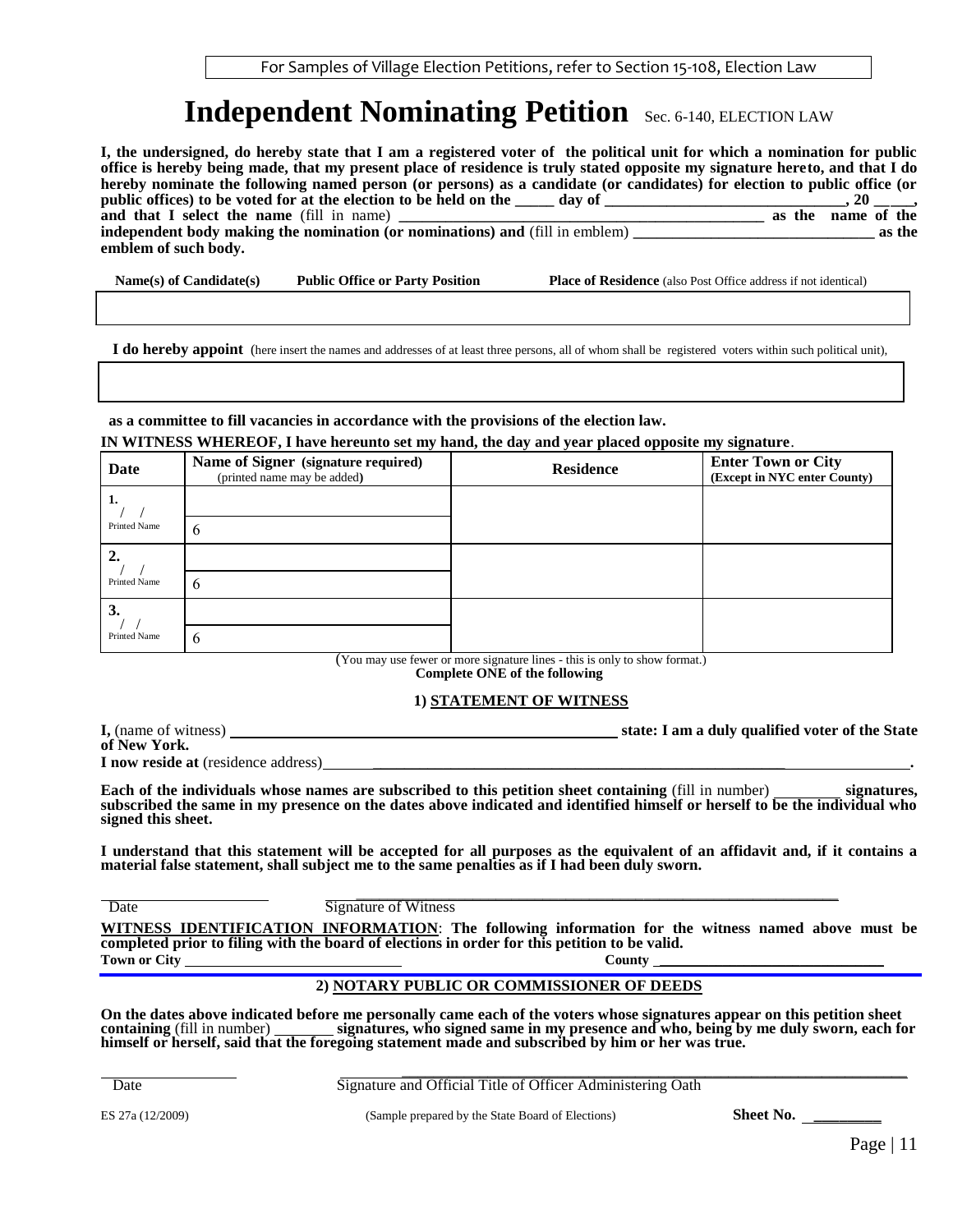# **Opportunity to Ballot Petition** Sec. 6-132 and 6-166, ELECTION LAW

**I, the undersigned, do hereby state that I am a duly enrolled voter of the state is a state of the state of the state is a state of the state is a state of the state is a state of the state is a state of the state is a st and entitled to vote at the next primary election of such party, that my place of residence is truly stated opposite my signature hereto, and I do hereby request an opportunity to write in the name of an undesignated candidate or candidates for nomination to the public office or offices or for election to the party position or positions, in the political unit or units of representation hereinafter set forth, of such party to be voted on the day of the case of the control of the control of the control of the control of the control of the control of the control of the control of the control** 

|  | <b>Public Office or Party Position</b> |  |
|--|----------------------------------------|--|
|  |                                        |  |

 **Political Unit or Unit of Representation** 

 **I do hereby appoint** (here insert the names and addresses of at least three persons, all of whom shall be enrolled voters of said party),

 **as a committee to receive notices in accordance with the provisions of the election law.**

#### **IN WITNESS WHEREOF, I have hereunto set my hand, the day and year placed opposite my signature**.

| Date                | Name of Signer (signature required)<br>(printed name may be added) | <b>Residence</b> | <b>Enter Town or City</b><br><b>Except in NYC enter County</b> |
|---------------------|--------------------------------------------------------------------|------------------|----------------------------------------------------------------|
|                     |                                                                    |                  |                                                                |
| <b>Printed Name</b> |                                                                    |                  |                                                                |
| $\mathcal{D}$       |                                                                    |                  |                                                                |
| <b>Printed Name</b> | O                                                                  |                  |                                                                |
|                     |                                                                    |                  |                                                                |
| <b>Printed Name</b> |                                                                    |                  |                                                                |

(You may use fewer or more signature lines - this is only to show format.)

#### **Complete ONE of the following**

#### STATEMENT OF WITNESS

| <b>I</b> , (name of witness)             | state: I am a duly qualified voter of the State of |
|------------------------------------------|----------------------------------------------------|
| New York and am an enrolled voter of the | Party.                                             |

**I now reside at** (residence address) **.**

**Each of the individuals whose names are subscribed to this petition sheet containing (fill in number) signatures, subscribed the same in my presence on the dates above indicated and identified himself or herself to be the individual who signed this sheet.**

**I understand that this statement will be accepted for all purposes as the equivalent of an affidavit and, if it contains a material false statement, shall subject me to the same penalties as if I had been duly sworn.**

| ۰.<br>.<br>۰. |
|---------------|
|---------------|

 $\overline{\phantom{a}}$  , and the contract of the contract of the contract of the contract of the contract of the contract of the contract of the contract of the contract of the contract of the contract of the contract of the contrac **Signature of Witness** 

**WITNESS IDENTIFICATION INFORMATION**: **The following information for the witness named above must be completed prior to filing with the board of elections in order for this petition to be valid.**

**Town or City County** \_\_\_\_\_\_\_\_\_\_\_

#### **2) NOTARY PUBLIC OR COMMISSIONER OF DEEDS**

**On the dates above indicated before me personally came each of the voters whose signatures appear on this petition sheet**  signatures, who signed same in my presence and who, being by me duly sworn, each for **himself or herself, said that the foregoing statement made and subscribed by him or her was true.**

 $\ddot{\phantom{a}}$ 

Date **Signature and Official Title of Officer Administering Oath** 

ES OTB (6/2007) **Sheet No.** (Sample prepared by the State Board of Elections) **Sheet No.**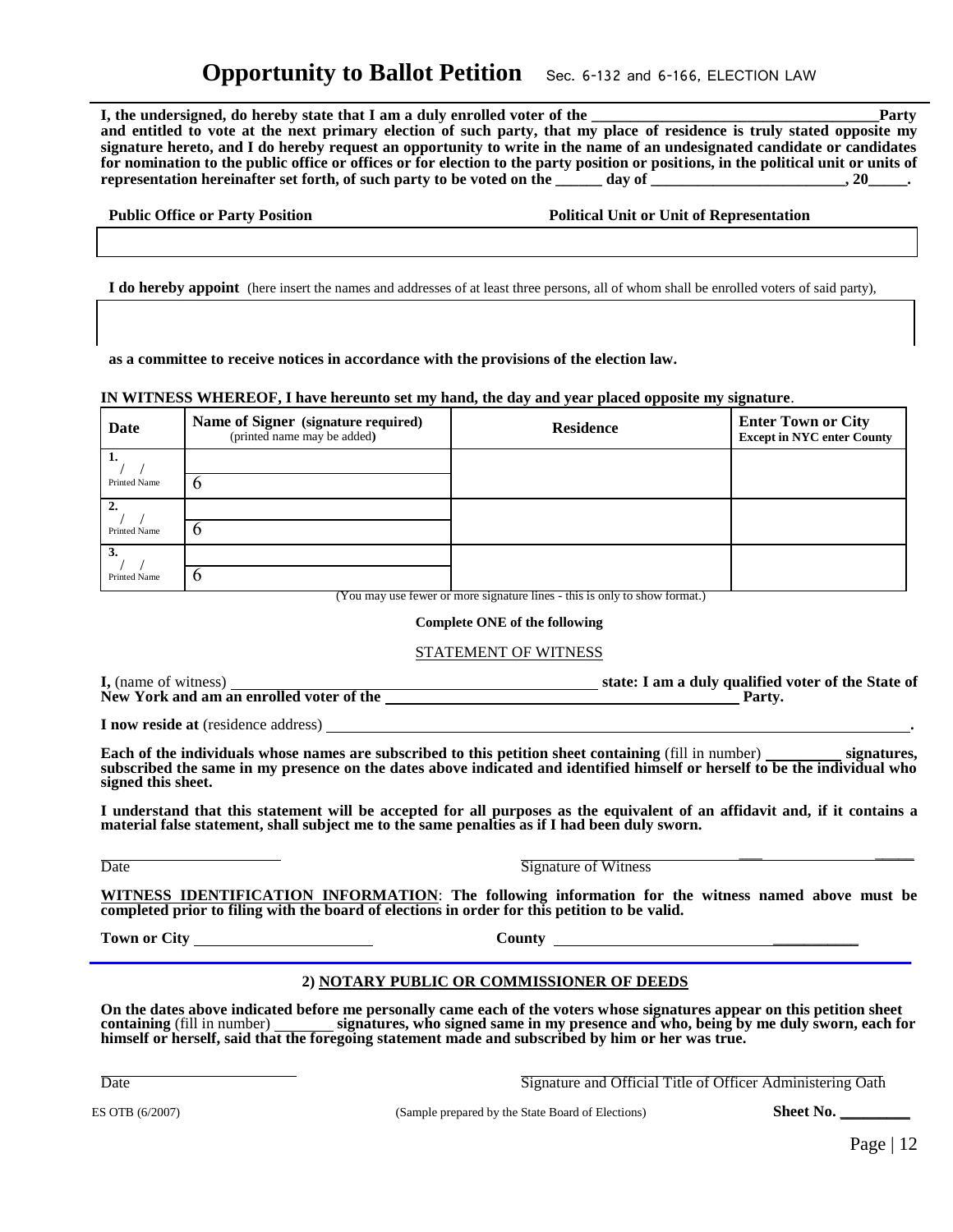# **SAMPLE COVER SHEET**

# **Designating and Independent Petitions**

 *[ Place Name of Party or Independent Body Here ]*

| <b>Name of Candidate</b> | <b>Public Office or Party Position</b> | <b>Residence Address</b><br>(also mailing address if different) |
|--------------------------|----------------------------------------|-----------------------------------------------------------------|
|                          |                                        |                                                                 |
|                          |                                        |                                                                 |
|                          |                                        |                                                                 |
|                          |                                        |                                                                 |

The petition contains the number, or in excess of the number, of valid signatures required by the Election Law.

# **Contact Person to Correct Deficiencies:**

| Name:                 |                                     |      |                                    |
|-----------------------|-------------------------------------|------|------------------------------------|
|                       | (please type or print)              |      |                                    |
| Residence<br>Address: |                                     |      |                                    |
|                       |                                     |      |                                    |
|                       | (also mailing address if different) |      |                                    |
|                       |                                     |      |                                    |
| Phone:                |                                     | Fax: |                                    |
|                       |                                     |      | (include if notice by fax desired) |

\_\_\_\_\_\_\_\_\_\_\_\_\_\_\_\_\_\_\_\_\_\_\_\_\_\_\_\_\_\_\_\_\_\_\_\_\_\_\_\_\_\_\_\_\_\_\_\_\_\_\_\_\_\_\_\_\_\_\_\_\_\_\_\_\_\_\_

I hereby authorize that notice of any determination made by the Board of Elections be transmitted to the person named above.

# **Candidate or Agent**

Cover Sheet 6/2007 (Sample prepared by the State Board of Elections)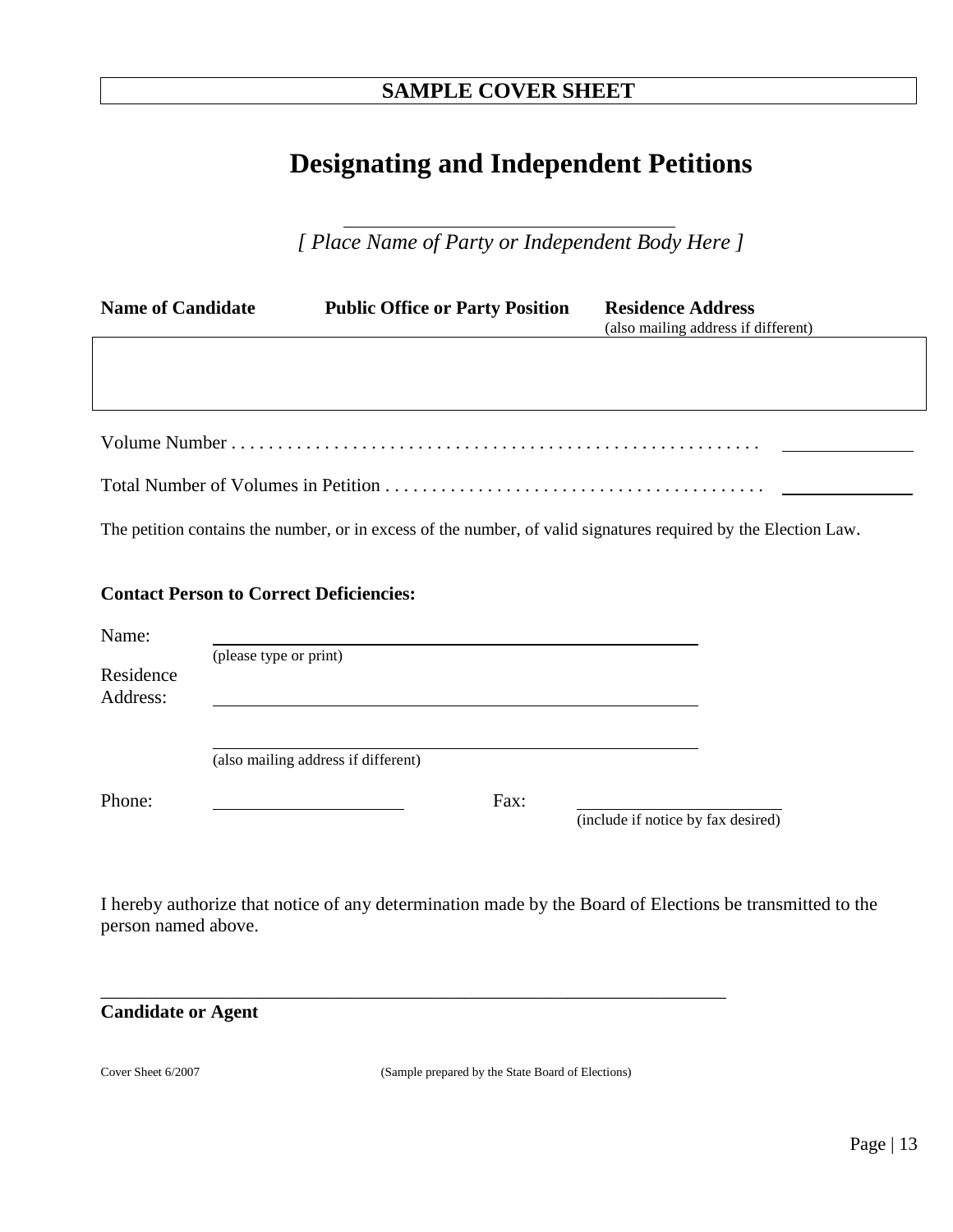# **Designating and Independent Petitions Filed in New York City and Counties which Utilize Petition Identification Numbering Systems**

*[ Place Name of Party or Independent Body Here ]*

| <b>Name of Candidate</b> |                                                | <b>Public Office or Party Position</b> | <b>Residence Address</b><br>(also mailing address if different)                                                 |
|--------------------------|------------------------------------------------|----------------------------------------|-----------------------------------------------------------------------------------------------------------------|
|                          |                                                |                                        |                                                                                                                 |
|                          |                                                |                                        |                                                                                                                 |
|                          |                                                |                                        |                                                                                                                 |
|                          |                                                |                                        |                                                                                                                 |
|                          |                                                |                                        | The petition contains the number, or in excess of the number, of valid signatures required by the Election Law. |
|                          | <b>Contact Person to Correct Deficiencies:</b> |                                        |                                                                                                                 |
| Name:                    |                                                |                                        |                                                                                                                 |
| Residence<br>Address:    | (please type or print)                         |                                        |                                                                                                                 |
|                          | (also mailing address if different)            |                                        |                                                                                                                 |

Phone: The Contract Contract Contract Contract Contract Contract Contract Contract Contract Contract Contract Contract Contract Contract Contract Contract Contract Contract Contract Contract Contract Contract Contract Cont

(include if notice by fax desired)

I hereby authorize that notice of any determination made by the Board of Elections be transmitted to the person named above.

\_\_\_\_\_\_\_\_\_\_\_\_\_\_\_\_\_\_\_\_\_\_\_\_\_\_\_\_\_\_\_\_\_\_\_\_\_\_\_\_\_\_\_\_\_\_\_\_\_\_\_\_\_\_\_\_\_\_\_\_\_\_\_\_\_\_\_

| <b>Candidate or Agent</b> |  |  |  |
|---------------------------|--|--|--|
|---------------------------|--|--|--|

Cover Sheet 6/2007 (Sample prepared by the State Board of Elections)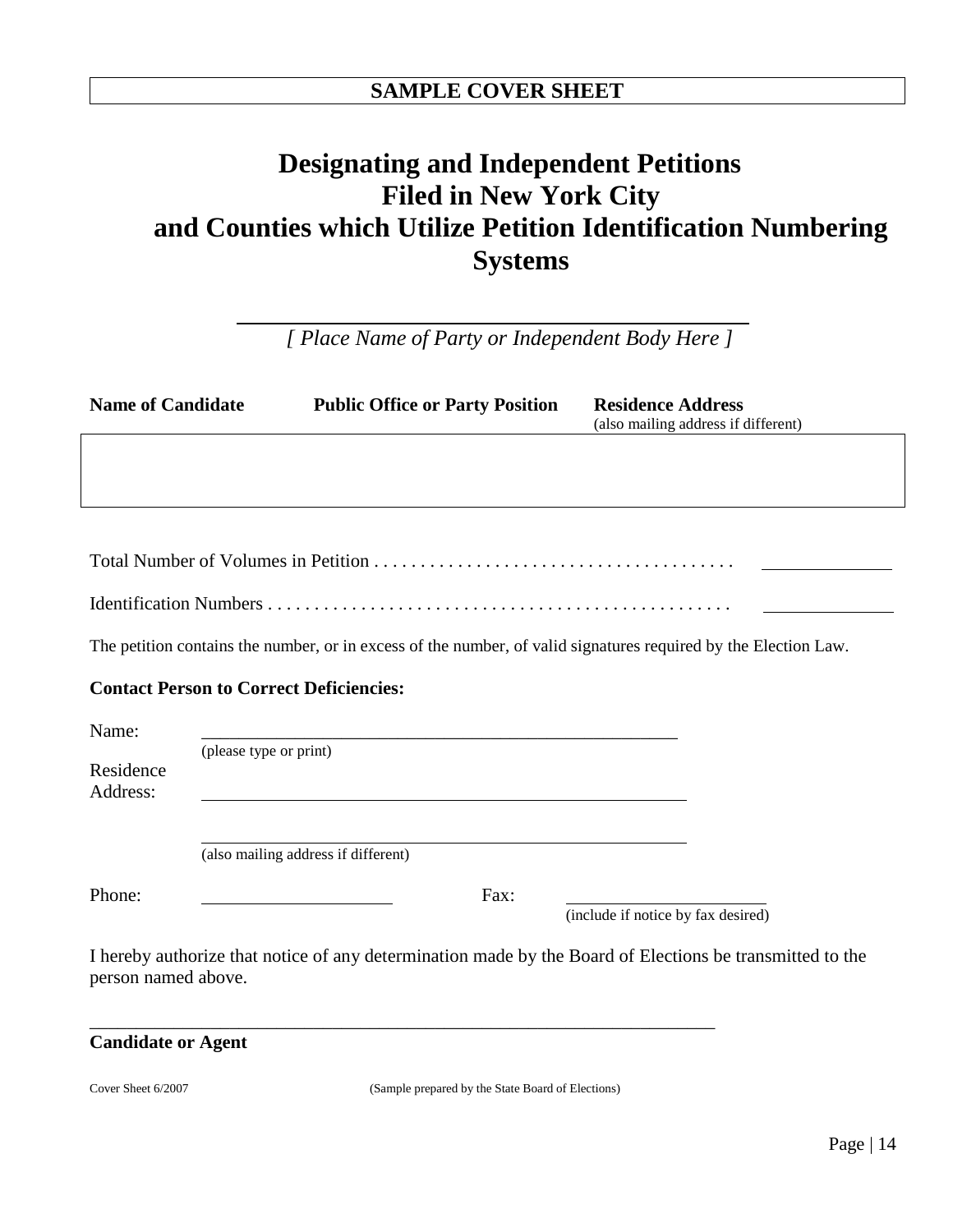| <b>CERTIFICATE OF ACCEPTANCE</b><br>(Section 6-146, Election Law)<br>*******                                                          |
|---------------------------------------------------------------------------------------------------------------------------------------|
|                                                                                                                                       |
| (Address)                                                                                                                             |
| having been designated/nominated by the $\frac{1}{\text{Name of Party}}$ Party,                                                       |
|                                                                                                                                       |
| district, do hereby ACCEPT such designation/nomination<br>(District Number if any)                                                    |
| and consent to be such candidate of such party at a $\frac{1}{(Special/Primary/General)}$                                             |
|                                                                                                                                       |
| (Signature of Candidate)<br>(Date)                                                                                                    |
| *******                                                                                                                               |
| State of New York :<br>County of The State State State State State State State State State State State State State State State State  |
| the individual described therein, and who executed the foregoing instrument, and<br>acknowledged to me that he/she executed the same. |
| Notary Public                                                                                                                         |
| (SAMPLE PREPARED BY STATE BOARD OF ELECTIONS)                                                                                         |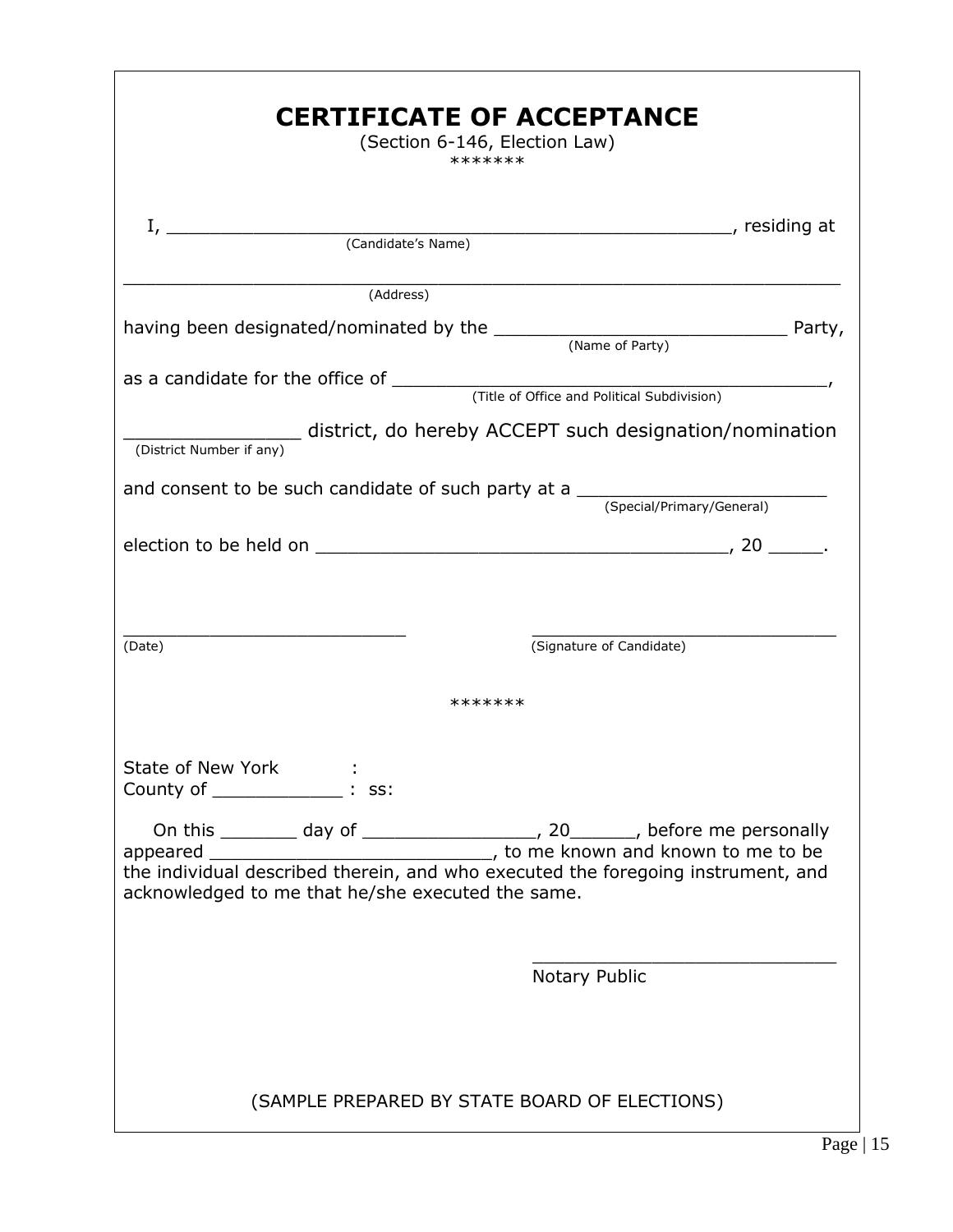| <b>CERTIFICATE OF DECLINATION</b><br>(Section 6-146, Election Law)<br>*******        |
|--------------------------------------------------------------------------------------|
|                                                                                      |
| (Address)                                                                            |
| having been designated/nominated by the $\frac{1}{\text{Name of Party}}$ Party,      |
|                                                                                      |
|                                                                                      |
| to be held on $\frac{1}{(Date \ of \ Electronic)}$ , 20 ____, do hereby DECLINE such |
| designation/nomination.                                                              |
| (Signature of Candidate)<br>(Date)                                                   |
| *******                                                                              |
| State of New York<br>County of _____<br>SS:                                          |
| acknowledged to me that he/she executed the same.                                    |
| Notary Public                                                                        |
| (SAMPLE PREPARED BY STATE BOARD OF ELECTIONS)                                        |

Г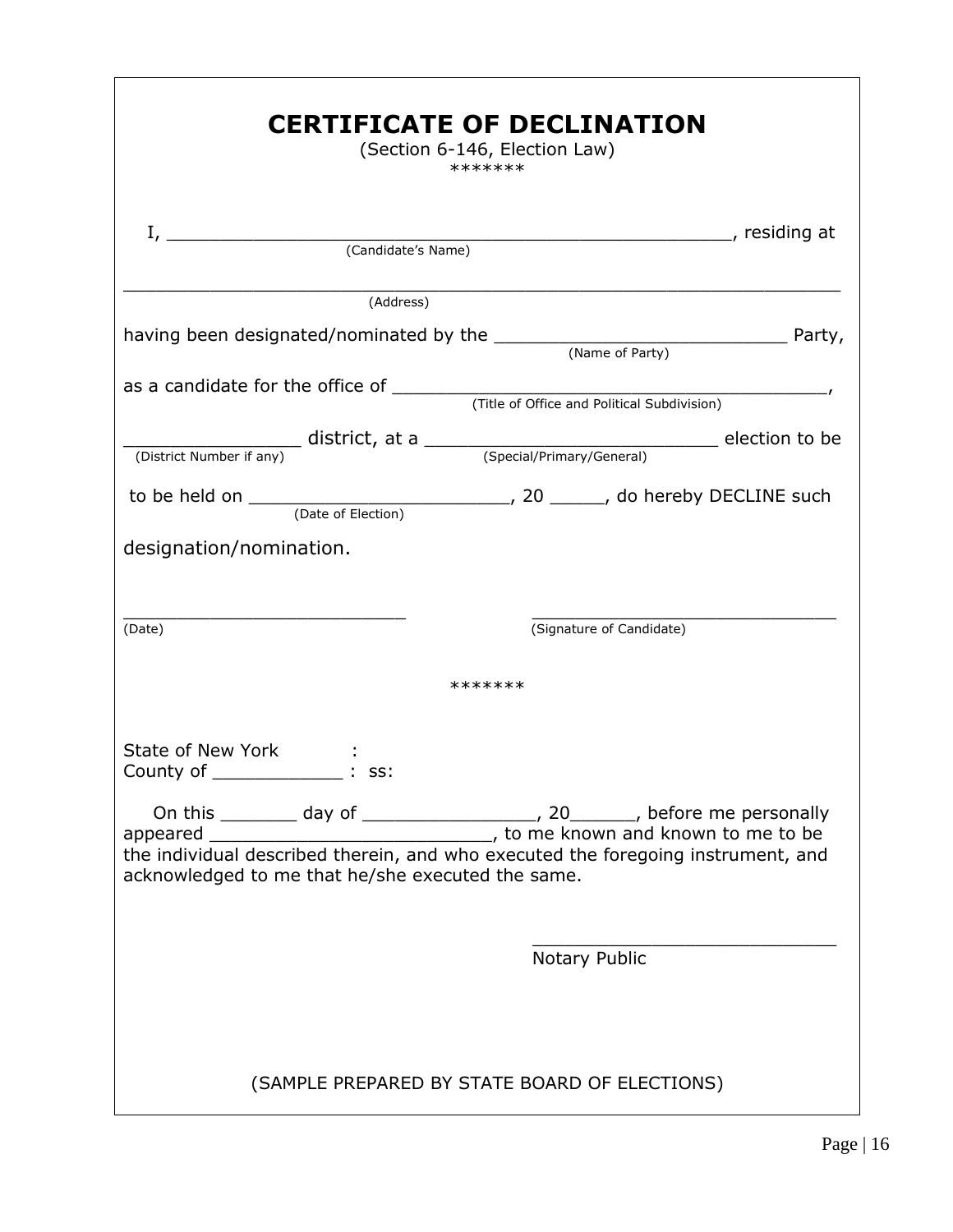|                                                                                                                                        | <b>CERTIFICATE OF SUBSTITUTION BY COMMITTEE TO FILL VACANCIES AFTER</b><br>DECLINATION, DEATH OR DISQUALIFICATION<br>(Section 6-148, Election Law)                                                                           |
|----------------------------------------------------------------------------------------------------------------------------------------|------------------------------------------------------------------------------------------------------------------------------------------------------------------------------------------------------------------------------|
| WHEREAS, there exists a vacancy in the designation/nomination for the office of                                                        |                                                                                                                                                                                                                              |
|                                                                                                                                        | (title of office and political subdivision)                                                                                                                                                                                  |
| in the                                                                                                                                 | Party caused by the                                                                                                                                                                                                          |
|                                                                                                                                        |                                                                                                                                                                                                                              |
|                                                                                                                                        |                                                                                                                                                                                                                              |
|                                                                                                                                        | THEREFORE, WE, the undersigned, constituting a majority of the duly authorized Committee to Fill Vacancies, do<br>hereby certify that we have designated/nominated the following person to fill the above mentioned vacancy: |
| Name of new candidate:                                                                                                                 |                                                                                                                                                                                                                              |
| Place of residence:                                                                                                                    |                                                                                                                                                                                                                              |
| DATED:                                                                                                                                 |                                                                                                                                                                                                                              |
| Signature of vacancy committee member                                                                                                  | Signature of vacancy committee member                                                                                                                                                                                        |
| Signature of vacancy committee member                                                                                                  | Signature of vacancy committee member                                                                                                                                                                                        |
| above certificate and that the statements in such certificate are true:<br>Sworn to before me this<br>day of ____________, 20 ______   | <b>AFFIDAVIT</b><br>We, the undersigned, hereby affirm that we constituted a majority of the vacancy committee referred to in the                                                                                            |
| Notary Public                                                                                                                          |                                                                                                                                                                                                                              |
| (name of substituted candidate)<br>(name of party)                                                                                     | <b>CONSENT BY SUBSTITUTED CANDIDATE</b><br>hereby accept the above designation/nomination of the<br>Party, for the office of $\frac{1}{(}$ (title of office & political subdivision) $\frac{1}{(}$ (district #, if any)      |
| On this _____ day of __________________, 20 _______, before me personally appeared<br>acknowledge to me that he/she executed the same. | Signature of Candidate<br>to me known and known to me to be the individual described in, and who executed the foregoing instrument, and<br>Notary Public                                                                     |

SAMPLE PREPARED BY STATE BOARD OF ELECTIONS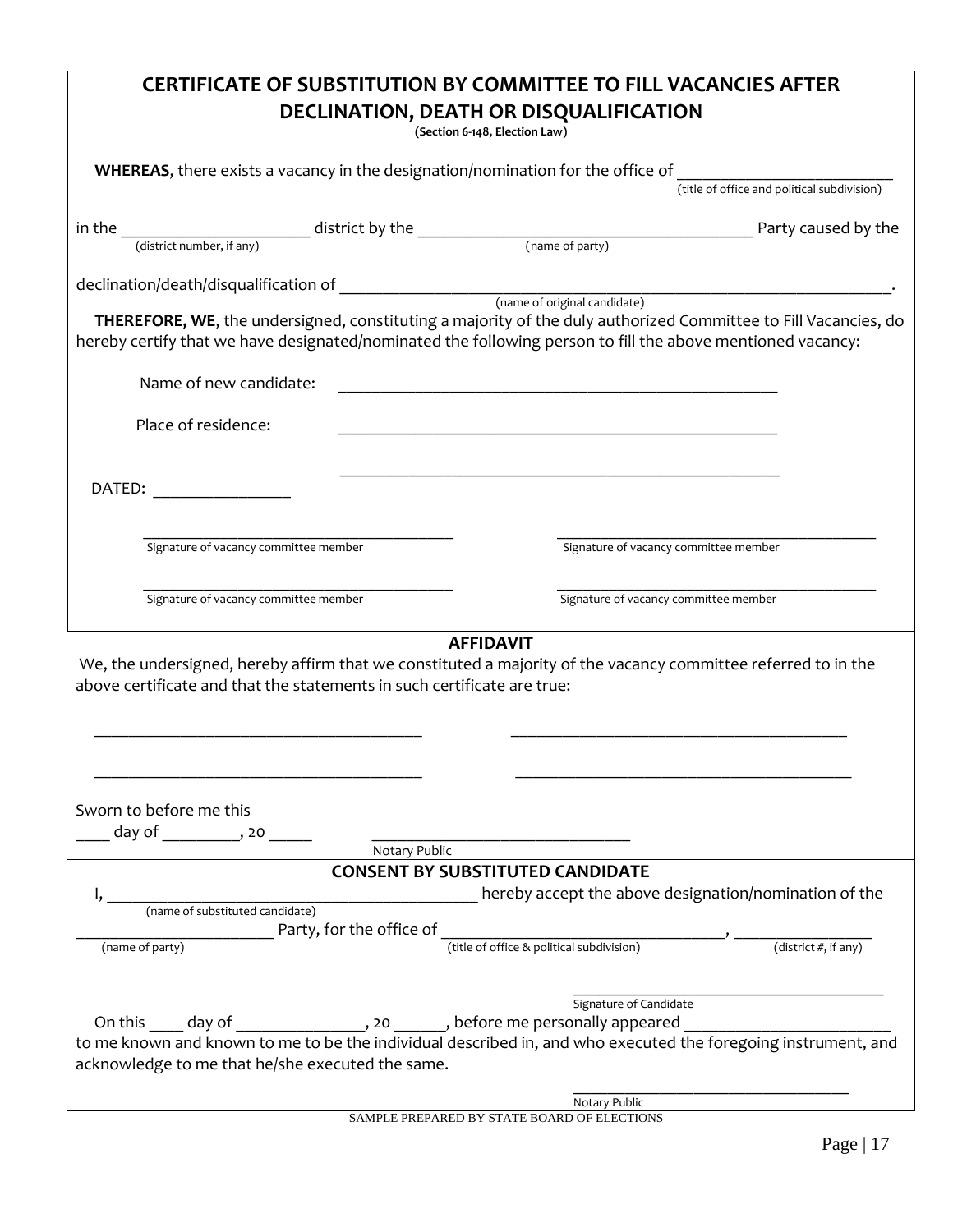# CERTIFICATE OF CANDIDACY FOR WRITE-IN PRESIDENTIAL CANDIDATE (Section 6-153, Election Law)

This form shall be filed not later than the third Tuesday before the General Election.

I hereby give notice of my intent to be a write-in candidate in the State of New York, for the office President of the United States in the General Election to be held on \_\_\_\_\_\_\_\_\_\_\_\_\_\_.

 $\overline{\phantom{a}}$  , and the state of the state of the state of the state of the state of the state of the state of the state of the state of the state of the state of the state of the state of the state of the state of the stat

Name of Presidential Write-In Candidate:

Address: \_\_\_\_\_\_\_\_\_\_\_\_\_\_\_\_\_\_\_\_\_\_\_\_\_\_\_\_\_\_\_\_\_\_\_\_\_\_\_

Signature of Presidential Write-In Candidate: \_\_\_\_\_\_\_\_\_\_\_\_\_\_\_\_\_\_\_\_\_\_\_\_\_\_\_\_\_\_\_\_\_\_

| I have named the following person to be my Vice-Presidential candidate:                                                                                                                                                                  |
|------------------------------------------------------------------------------------------------------------------------------------------------------------------------------------------------------------------------------------------|
| Name of Vice-Presidential Candidate:                                                                                                                                                                                                     |
| Address:                                                                                                                                                                                                                                 |
|                                                                                                                                                                                                                                          |
| CERTIFICATE OF ACCEPTANCE<br>OF VICE-PRESIDENTIAL CANDIATE                                                                                                                                                                               |
|                                                                                                                                                                                                                                          |
| hereby accept being named as the Vice-Presidential candidate for ________________<br>(name of Presidential Write-in Candidate)                                                                                                           |
|                                                                                                                                                                                                                                          |
| Signature of Vice-Presidential Candidate                                                                                                                                                                                                 |
| NOTARY:<br>he/she executed the same.                                                                                                                                                                                                     |
| Notary Public                                                                                                                                                                                                                            |
| PLEASE ATTACH THE NAMES AND ADDRESSES OF THE CANDIDATES FOR ELECTORS<br>PLEDGED TO SUCH CANDIDATE FOR PRESIDENT, TOGETHER WITH A CERTIFICATE OF<br>ACCEPTANCE AND PLEDGE OF SUPPORT SIGNED BY EACH SUCH CANDIDATE FOR<br><b>ELECTOR.</b> |
| SAMPLE PREPARED BY STATE BOARD OF ELECTIONS (3-09)                                                                                                                                                                                       |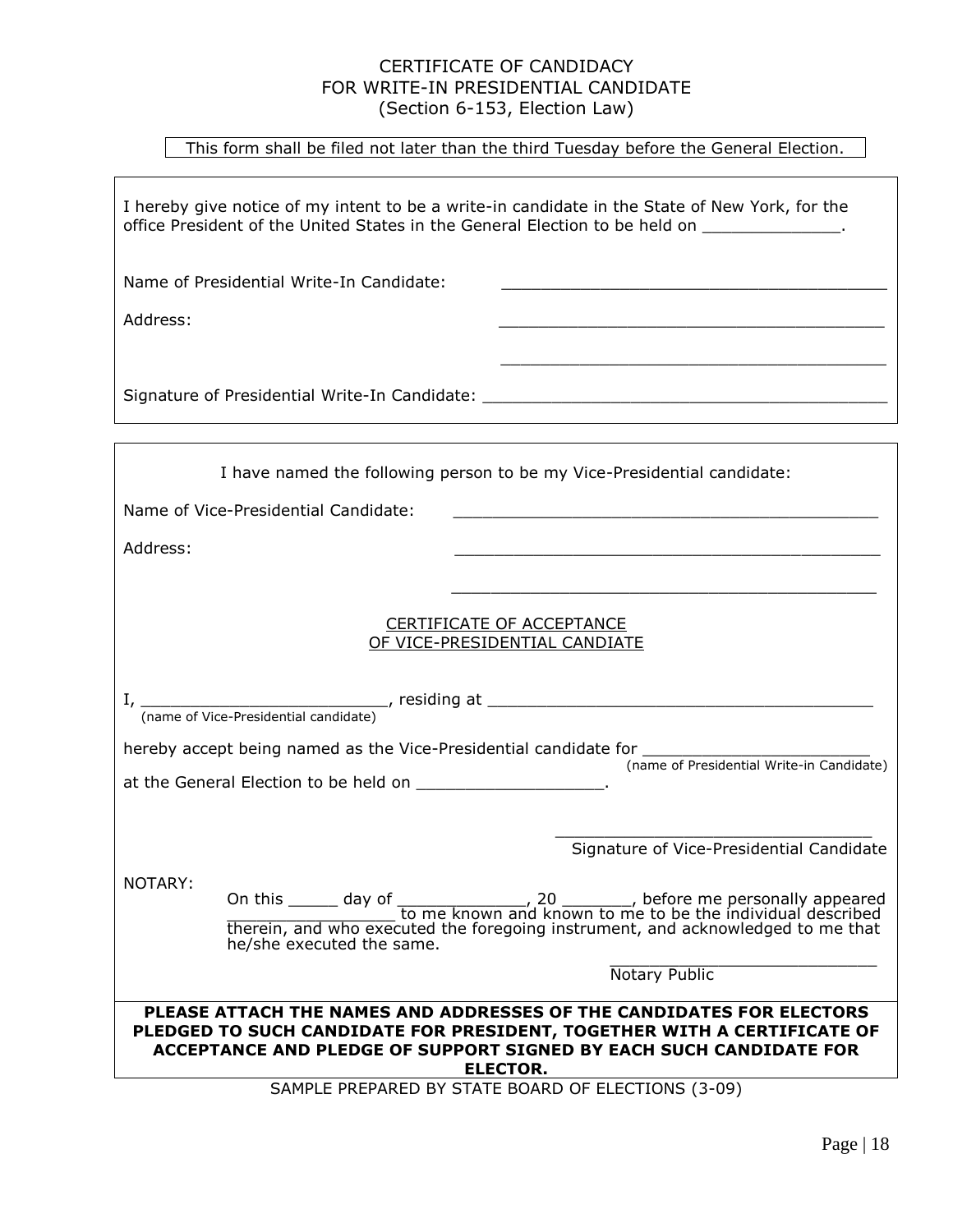# **PUBLIC OFFICE ONLY**

# **CONGRESSIONAL DISTRICTS**

|            |            | - Suffolk Co. Board of Elections   |
|------------|------------|------------------------------------|
| 283        | $\sim$ $-$ | <b>State Board of Elections</b>    |
| 4          |            | - Nassau Co. Board of Elections    |
| 5          |            | - State Board of Elections         |
| 6 thru 15  |            | - New York City Board of Elections |
| 16 thru 24 |            | - State Board of Elections         |
| 25         |            | Monroe Co. Board of Elections      |
| 26 & 27    |            | - State Board of Elections         |
|            |            |                                    |

# **SENATORIAL DISTRICTS**

| 1 thru $4$ |                          | Suffolk Co. Board of Elections   |
|------------|--------------------------|----------------------------------|
| 5          |                          | <b>State Board of Elections</b>  |
| 6 & 7      |                          | Nassau Co. Board of Elections    |
| 8          |                          | <b>State Board of Elections</b>  |
| 9          | $\blacksquare$           | Nassau Co. Board of Elections    |
| 10 thru 33 | $\blacksquare$           | New York City Board of Elections |
| 34         |                          | <b>State Board of Elections</b>  |
| 35         | $\sim$                   | Westchester Co. Board Elections  |
| 36         |                          | <b>State Board of Elections</b>  |
| 37         |                          | Westchester Co. Board Elections  |
|            |                          |                                  |
| 38 thru 55 |                          | - State Board of Elections       |
| 56         |                          | Monroe Co. Board of Elections    |
| 57 thru 59 | -                        | <b>State Board of Elections</b>  |
| 60         | $\overline{\phantom{0}}$ | Erie Co. Board of Elections      |
| 61 & 62    |                          | <b>State Board of Elections</b>  |
| 63         |                          | Erie Co. Board of Elections      |

# **ASSEMBLY DISTRICTS**

| 1 thru $8$     | $\blacksquare$           | Suffolk Co. Board of Elections               |
|----------------|--------------------------|----------------------------------------------|
| 9              | ۰.                       | <b>State Board of Elections</b>              |
| 10 thru 12     | $\sim$                   | Suffolk Co. Board of Elections               |
| 13 thru 22     | $\blacksquare$           | Nassau Co. Board of Elections                |
| 23 thru 87     | $\overline{\phantom{a}}$ | New York City Board of Elections             |
| 88 thru 93     | $\overline{\phantom{a}}$ | Westchester Board of Elections               |
| 94 & 95        | ۰.                       | <b>State Board of Elections</b>              |
| 96 & 97        | $\sim$                   | <b>Rockland Board of Elections</b>           |
| 98 thru 104    |                          | - State Board of Elections                   |
| 105            | -                        | Dutchess Co. Board of Elections              |
|                |                          | 106 thru 108 - State Board of Elections      |
| 109            | $\sim$                   | Albany Co. Board of Elections                |
| 110 thru 122 - |                          | <b>State Board of Elections</b>              |
| 123            | ۰.                       | Broome Co. Board of Elections                |
| 124 thru 126 - |                          | <b>State Board of Elections</b>              |
|                |                          | 127 thru 129 - Onondaga Board of Elections   |
|                |                          | 130 thru 133 - State Board of Elections      |
|                |                          | 134 thru 138 - Monroe Co. Board of Elections |
|                |                          | 139 & 140 - State Board of Elections         |
|                |                          | 141 thru 143 - Erie Co. Board of Elections   |
|                |                          | 144 thru 148 - State Board of Elections      |
| 149            |                          | Erie Co. Board of Elections                  |
| 150            |                          | - Chautauqua Board of Elections              |

# FOR ALL OTHER OFFICES CONTACT YOUR COUNTY BOARD OF ELECTIONS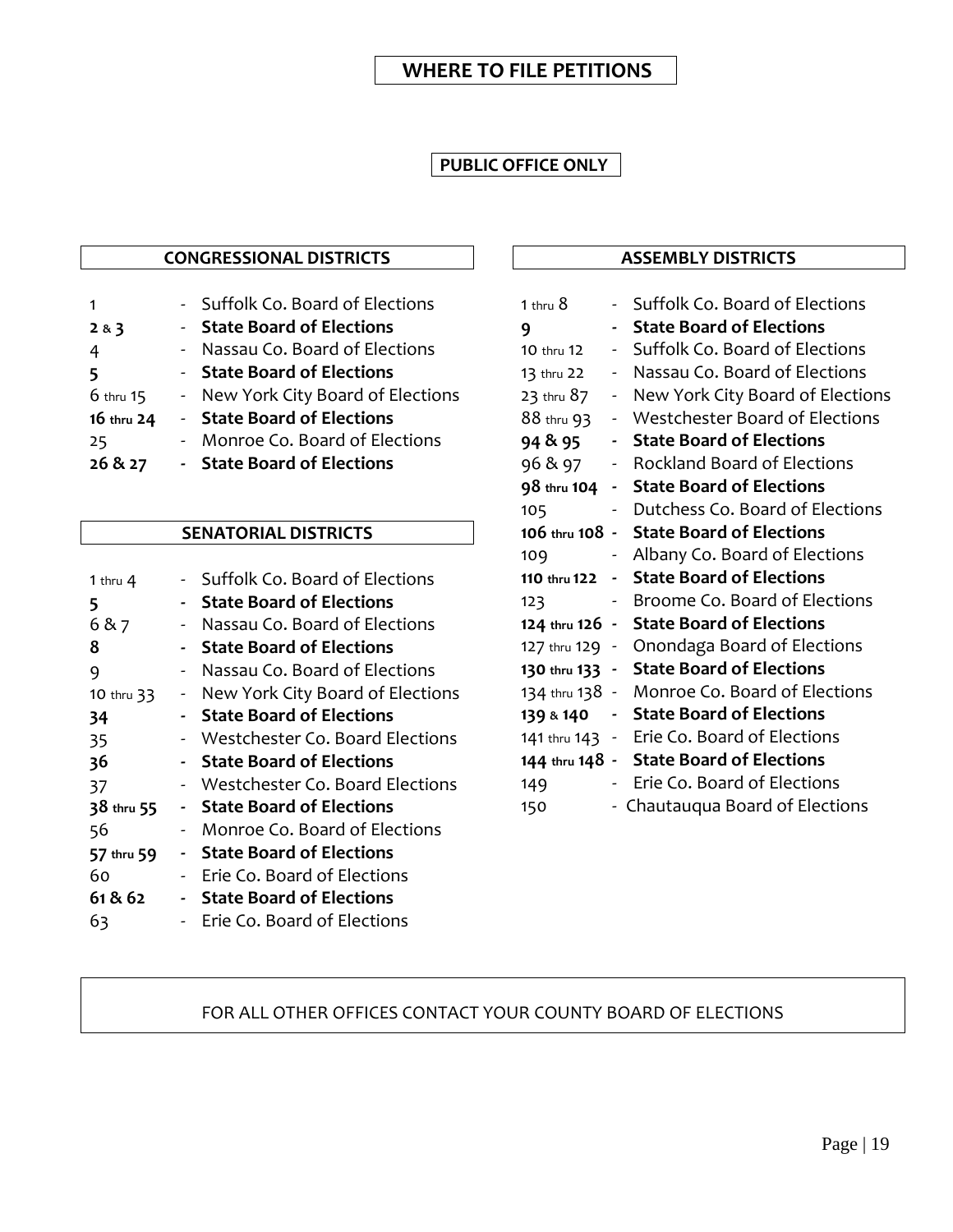MEMBER OF STATE COMMITTEE

- **DEMOCRATIC**, **REPUBLICAN** , **INDEPENDENCE and GREEN** Party State Committee petitions are filed with the county boards of elections.
- **CONSERVATIVE** and **WORKING FAMILIES** Party State Committee petitions are filed in the same manner as those for the office of Representative in Congress (see chart for Congressional).

\*\*\*\*\*\*\*\*\*\*

Republican State Committee elections are held at the "Fall" primary in odd numbered years. All other parties elect state committee at the "Fall" primary in even numbered years.

To run for any party position such as member of state committee, national or judicial delegate or alternate, you must be a duly enrolled member of the party from which you are seeking the designation. You also must be a resident of the jurisdiction from which you are running.

\*\*\*\*\*\*\*\*\*\*

The office of judicial delegate and alternate judicial delegate are elected at the "Fall" primary. (National delegate and alternate national delegate are elected at the "Spring" primary, held in a presidential election year).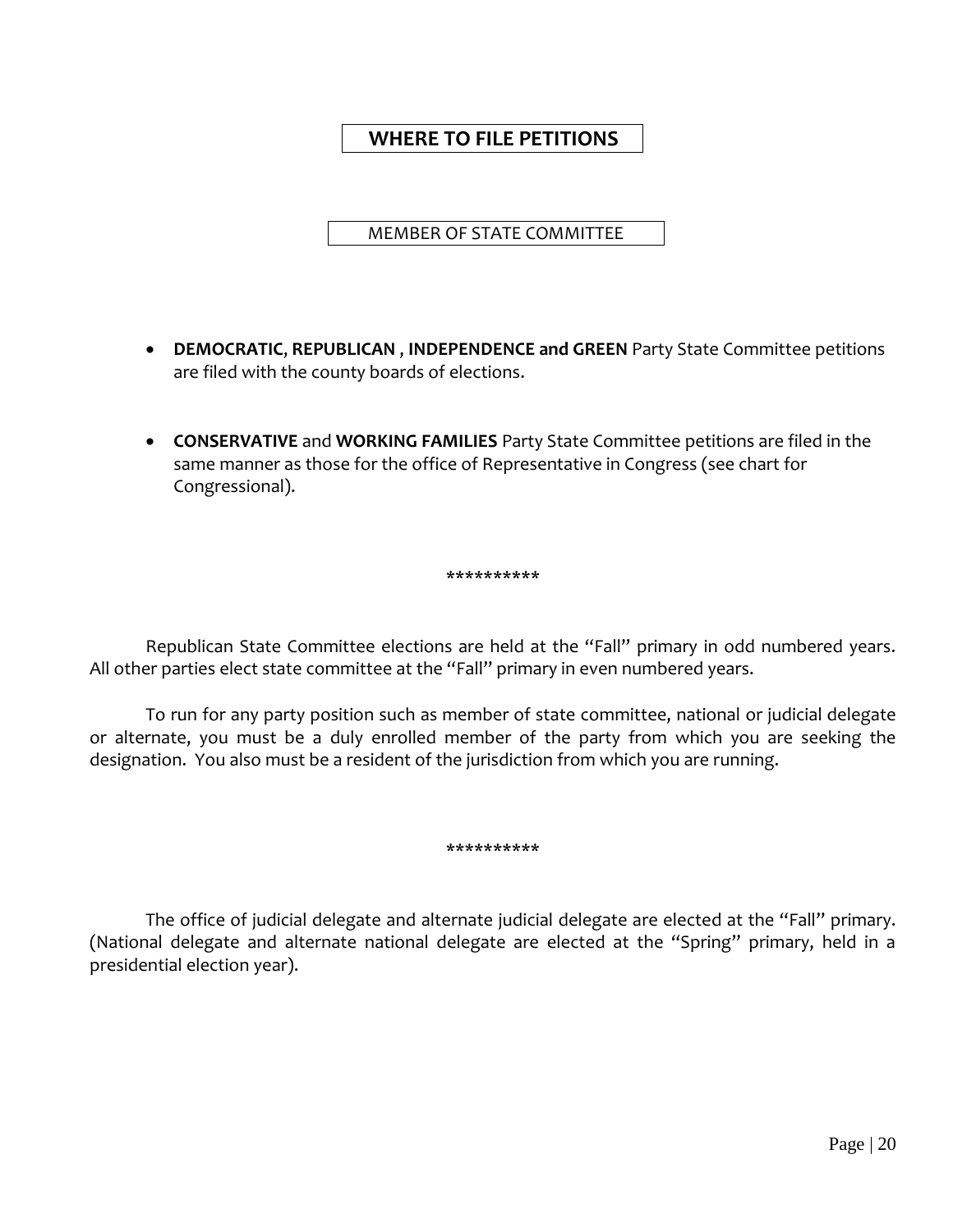# JUDICIAL DISTRICT CONVENTION DELEGATE AND/OR ALTERNATE DELEGATE

| <b>First Judicial District</b>   | New York County        |
|----------------------------------|------------------------|
| Second Judicial District         | <b>Kings County</b>    |
| Eleventh Judicial District       | <b>Queens County</b>   |
| <b>Twelfth Judicial District</b> | <b>Bronx County</b>    |
| Thirteenth Judicial District     | <b>Richmond County</b> |

All petitions and nominations for these judicial district delegates and alternate delegates are filed at the New York City Board of Elections

**NOTE:** The following chart for Judicial Delegates and Alternate Delegates applies ONLY to Democratic, Independence, Conservative, Working Families and Green Party candidates.

Republican Party candidates for this office file their petitions in the county which contains their portion of the assembly district.

| Third Judicial District: |                      | Albany, Columbia, Greene, Rensselaer, Schoharie,<br>Sullivan and Ulster |  |  |
|--------------------------|----------------------|-------------------------------------------------------------------------|--|--|
|                          | $100th$ AD           | Sullivan County Board of Elections                                      |  |  |
|                          | $101st$ AD           | <b>State Board of Elections</b>                                         |  |  |
|                          | $102nd$ AD           | <b>State Board of Elections</b>                                         |  |  |
|                          | $103rd$ AD           | <b>Ulster County Board of Elections</b>                                 |  |  |
|                          | $104^{\text{th}}$ AD | <b>Ulster County Board of Elections</b>                                 |  |  |
|                          | $106th$ AD           | Columbia County Board of Elections                                      |  |  |
|                          | 107 <sup>th</sup> AD | <b>State Board of Elections</b>                                         |  |  |
|                          | 108 <sup>th</sup> AD | <b>State Board of Elections</b>                                         |  |  |
|                          | $109th$ AD           | Albany County Board of Elections                                        |  |  |
|                          | $110th$ AD           | Albany County Board of Elections                                        |  |  |
|                          | $111th$ AD           | Albany County Board of Elections                                        |  |  |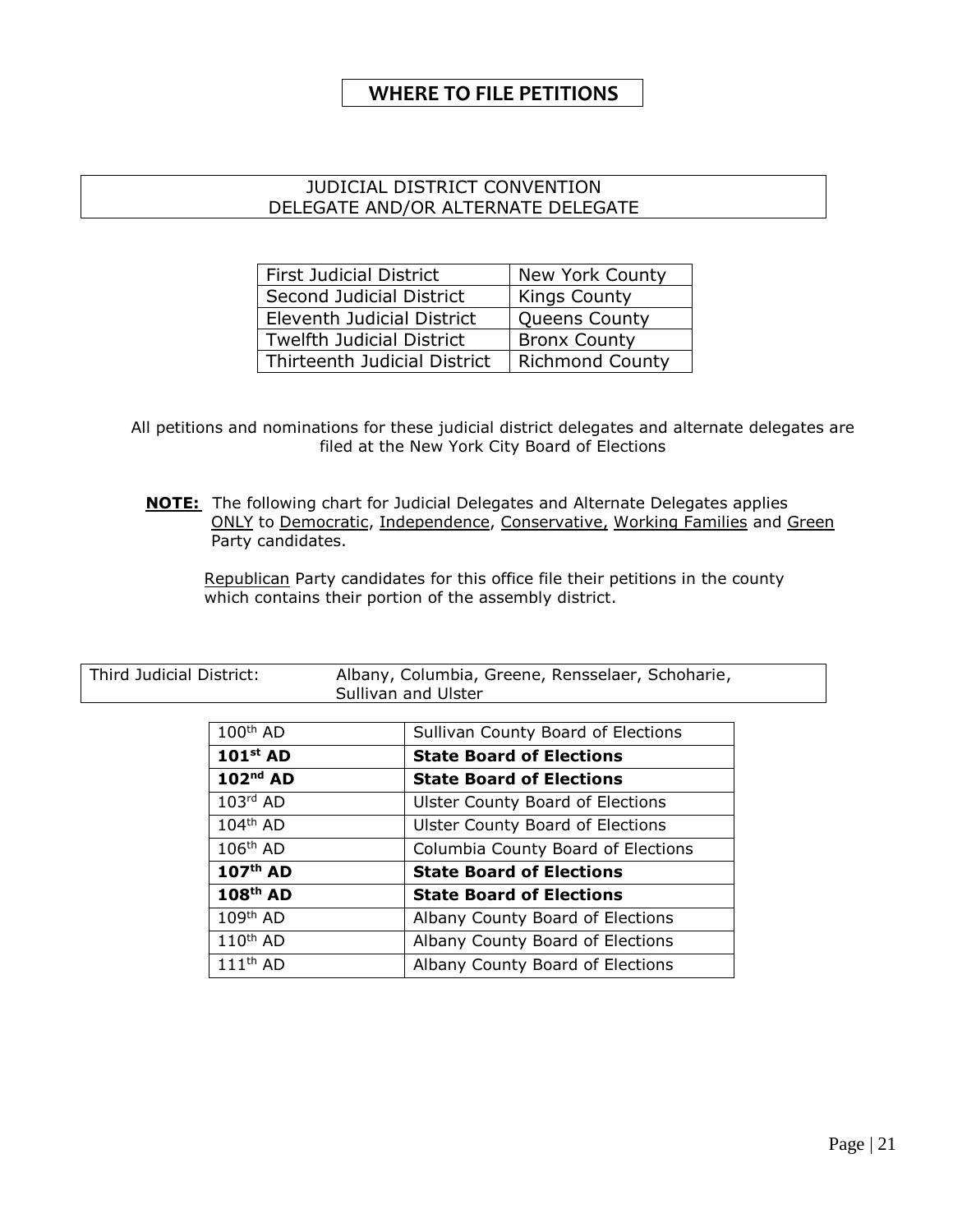Fourth Judicial District: Clinton, Essex, Franklin, Fulton, Hamilton, Montgomery, St. Lawrence, Saratoga, Schenectady, Warren & Washington

| $107th$ AD           | Washington County Board of Elections   |  |  |
|----------------------|----------------------------------------|--|--|
| 108th AD             | Saratoga County Board of Elections     |  |  |
| $110th$ AD           | Schenectady County Board of Elections  |  |  |
| 111 <sup>th</sup> AD | <b>State Board of Elections</b>        |  |  |
| 112 <sup>th</sup> AD | <b>State Board of Elections</b>        |  |  |
| 113 <sup>th</sup> AD | <b>State Board of Elections</b>        |  |  |
| 114 <sup>th</sup> AD | <b>State Board of Elections</b>        |  |  |
| 115 <sup>th</sup> AD | <b>State Board of Elections</b>        |  |  |
| $116th$ AD           | St. Lawrence County Board of Elections |  |  |
| $117th$ AD           | St. Lawrence County Board of Elections |  |  |
| 118 <sup>th</sup> AD | <b>State Board of Elections</b>        |  |  |

Fifth Judicial District: Herkimer, Jefferson, Lewis, Oneida, Onondaga, & Oswego

| $101st$ AD           | State Board of Elections            |  |  |
|----------------------|-------------------------------------|--|--|
| $116th$ AD           | Jefferson County Board of Elections |  |  |
| $117th$ AD           | <b>State Board of Elections</b>     |  |  |
| $118th$ AD           | <b>State Board of Elections</b>     |  |  |
| 119 <sup>th</sup> AD | State Board of Elections            |  |  |
| 120 <sup>th</sup> AD | State Board of Elections            |  |  |
| $121st$ AD           | Oneida County Board of Elections    |  |  |
| $126th$ AD           | Onondaga County Board of Elections  |  |  |
| $127th$ AD           | Onondaga County Board of Elections  |  |  |
| $128th$ AD           | Onondaga County Board of Elections  |  |  |
| $129th$ AD           | Onondaga County Board of Elections  |  |  |
| $130th$ AD           | Oswego County Board of Elections    |  |  |

Sixth Judicial District: Broome, Chemung, Chenango, Cortland, Delaware, Madison, Otsego, Schuyler, Tioga & Tompkins

| $101st$ AD           | <b>State Board of Elections</b>  |  |
|----------------------|----------------------------------|--|
| $102nd$ AD           | <b>State Board of Elections</b>  |  |
| $121st$ AD           | <b>State Board of Elections</b>  |  |
| $122nd$ AD           | <b>State Board of Elections</b>  |  |
| $123rd$ AD           | Broome County Board of Elections |  |
| $124th$ AD           | <b>State Board of Elections</b>  |  |
| $125th$ AD           | <b>State Board of Elections</b>  |  |
| 126 <sup>th</sup> AD | <b>State Board of Elections</b>  |  |
| $132nd$ AD           | <b>State Board of Elections</b>  |  |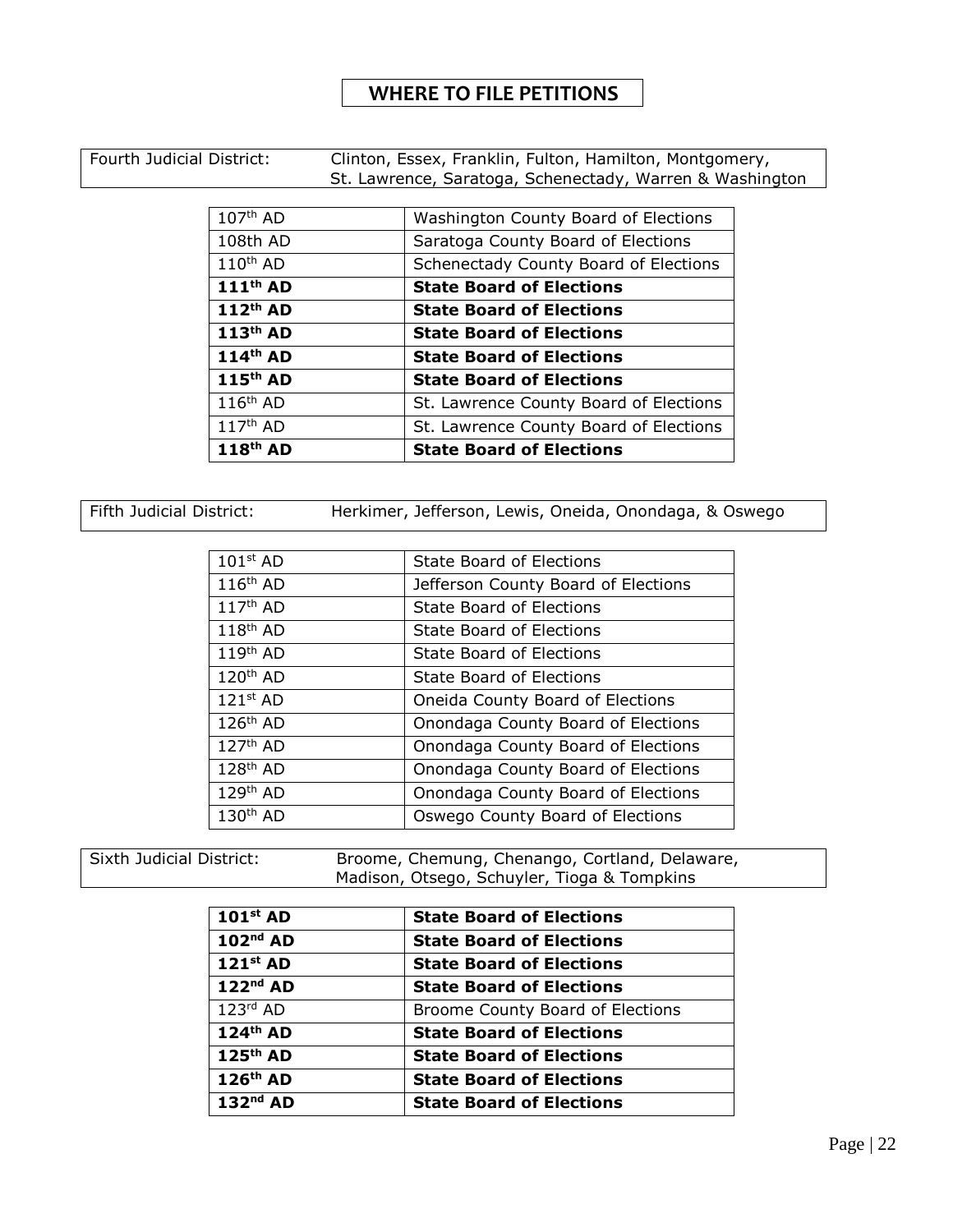Seventh Judicial District: Cayuga, Livingston, Monroe, Ontario, Seneca, Steuben, Wayne & Yates

| $126th$ AD                                  | Cayuga County Board of Elections  |  |  |
|---------------------------------------------|-----------------------------------|--|--|
| 130 <sup>th</sup> AD                        | <b>State Board of Elections</b>   |  |  |
| 131 <sup>th</sup> AD                        | <b>State Board of Elections</b>   |  |  |
| $132nd$ AD                                  | <b>State Board of Elections</b>   |  |  |
| $133rd$ AD                                  | <b>State Board of Elections</b>   |  |  |
| 134 <sup>th</sup> thru 139 <sup>th</sup> AD | Monroe County Board of Elections  |  |  |
| $148th$ AD                                  | Steuben County Board of Elections |  |  |

Eighth Judicial District: Allegany, Cattaraugus, Chautauqua, Erie, Genesee, Niagara, Orleans & Wyoming

| 139 <sup>th</sup> AD            | <b>State Board of Elections</b>      |  |  |
|---------------------------------|--------------------------------------|--|--|
| 140 <sup>th</sup> AD            | <b>State Board of Elections</b>      |  |  |
| 141 <sup>st</sup> thru 143rd AD | Erie County Board of Elections       |  |  |
| $144th$ AD                      | <b>State Board of Elections</b>      |  |  |
| $145th$ AD                      | <b>State Board of Elections</b>      |  |  |
| 146 <sup>th</sup> AD            | <b>State Board of Elections</b>      |  |  |
| 147 <sup>th</sup> AD            | <b>State Board of Elections</b>      |  |  |
| $148th$ AD                      | <b>State Board of Elections</b>      |  |  |
| $149th$ AD                      | Erie County Board of Elections       |  |  |
| $150th$ AD                      | Chautauqua County Board of Elections |  |  |

Ninth Judicial District: Dutchess, Orange, Putnam, Rockland & Westchester

| 88 <sup>th</sup> thru 93rd AD            | <b>Westchester County Board of Elections</b> |  |  |
|------------------------------------------|----------------------------------------------|--|--|
| $94th$ AD                                | <b>State Board of Elections</b>              |  |  |
| $95th$ AD                                | <b>State Board of Elections</b>              |  |  |
| 96 <sup>th</sup> & 97 <sup>th</sup> AD   | Rockland County Board of Elections           |  |  |
| $98th$ AD                                | <b>State Board of Elections</b>              |  |  |
| 99 <sup>th</sup> AD                      | <b>State Board of Elections</b>              |  |  |
| 100th & 101st AD                         | Orange County Board of Elections             |  |  |
| 103 <sup>rd</sup>                        | Dutchess County Board of Elections           |  |  |
| 104 <sup>th</sup> AD                     | <b>State Board of Elections</b>              |  |  |
| 105 <sup>th</sup> & 106 <sup>th</sup> AD | Dutchess County Board of Elections           |  |  |

Tenth Judicial District: Nassau & Suffolk

| $1^{\text{st}}$ thru $8^{\text{th}}$ AD   | <b>Suffolk County Board of Elections</b> |  |
|-------------------------------------------|------------------------------------------|--|
| 9 <sup>th</sup> AD                        | <b>State Board of Elections</b>          |  |
| $10^{\text{th}}$ thru $12^{\text{th}}$ AD | <b>Suffolk County Board of Elections</b> |  |
| $13th$ thru 22 <sup>nd</sup> AD           | Nassau County Board of Elections         |  |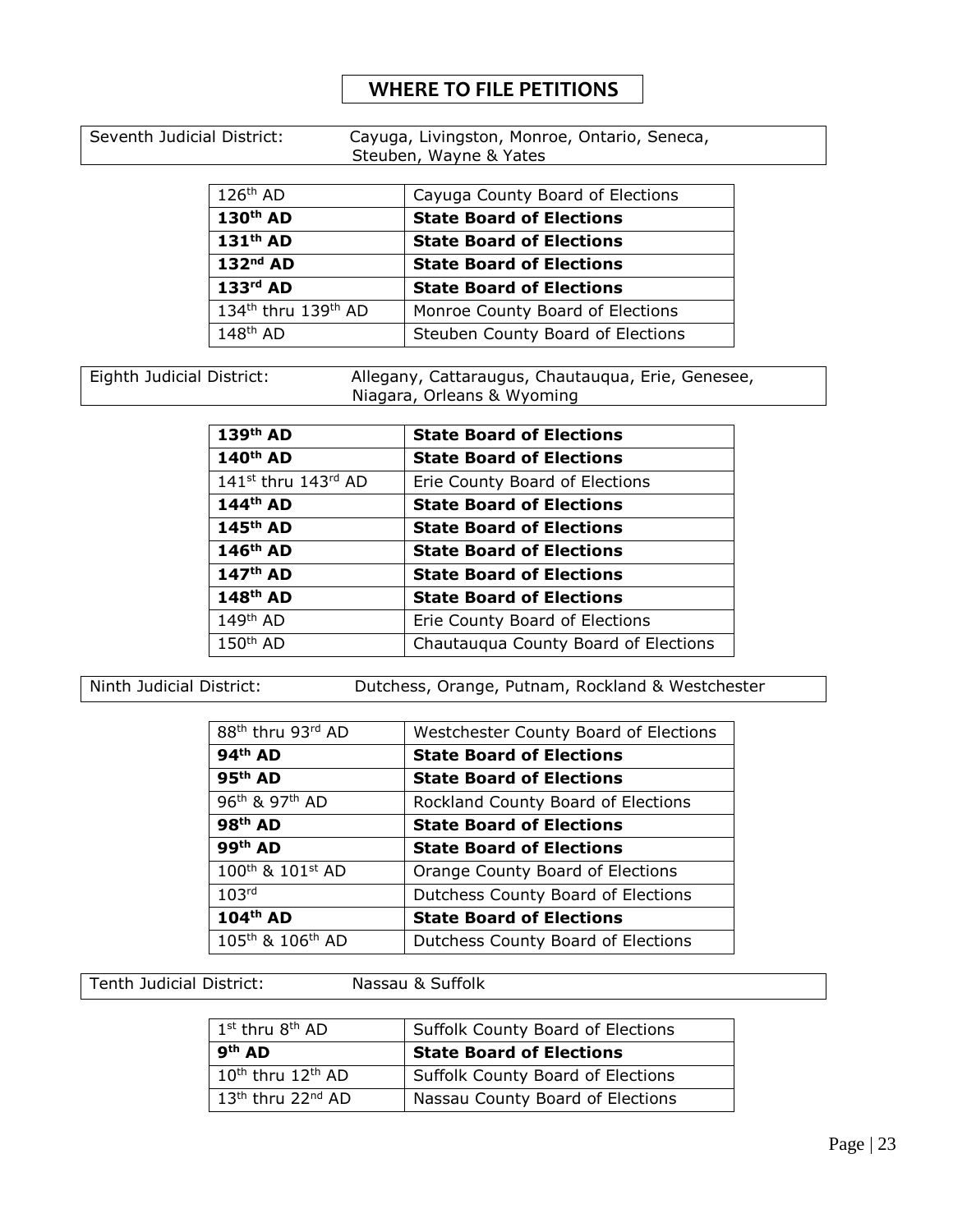# **§ 6201.2 Use of Public Opinion Polls**

No candidate, political party or committee shall attempt to promote the success or defeat of a candidate by directly or indirectly disclosing or causing to be disclosed the results of a poll relating to a candidate for such an office or position, unless within 48 hours after such disclosure, they provide the following information concerning the poll to the board or officer with whom statements or copies of statements of campaign receipts and expenditures are required to be filed by the candidate to whom such poll relates:

- (a) The name of the person, party or organization that contracted for or who commissioned the poll and/or paid for it.
- (b) The name and address of the organization that conducted the poll.
- (c) The numerical size of the total poll sample, the geographic area covered by the poll and any special characteristics of the population included in the poll sample.
- (d) The exact wording of the questions asked in the poll and the sequence of such questions.
- (e) The method of polling whether by personal interview, telephone, mail or other.
- (f) The time period during which the poll was conducted.
- (g) The number of persons in the poll sample: the number contacted who responded to each specific poll question; the number of persons contacted who did not so respond.
- (h) The results of the poll.

# **§ 6204.1 Specification of objections to designating and independent nominating petitions**

(a) Any person filing general objections to any designating or independent nominating petition filed with the State Board of Elections who thereafter files specifications of his objections to any such petition with such board shall do so in accordance with the provisions of Section 6-154 of the Election Law. All such specifications shall substantially comply with the following requirements:

(1) The volume number, page number, and line number of any signature objected to on any petition shall be set forth in detail. In addition, any portion of any petition or any signature line or witness statement objected to shall be specifically identified and reasons given for any such objection;

(2) The total number of signatures objected to shall be set forth and all objections relating to a single signature line should be grouped together;

(3) Symbols and/or abbreviations may be used to set forth objections, provided that a sheet explaining the meaning of any such symbols and/or abbreviations is attached to the specifications.

(b) No specifications of objections to any petition will be considered by the Board unless the objector filing the specifications personally delivers or mails by registered or certified mail a duplicate copy of the specifications to each candidate for public office named on the petition. In the case of a petition containing candidates for party position, service of the specifications shall be made on either the named candidates or the first person named on the petition's committee to fill vacancies. Service shall be made on or before the date of filing of any specifications with the Board.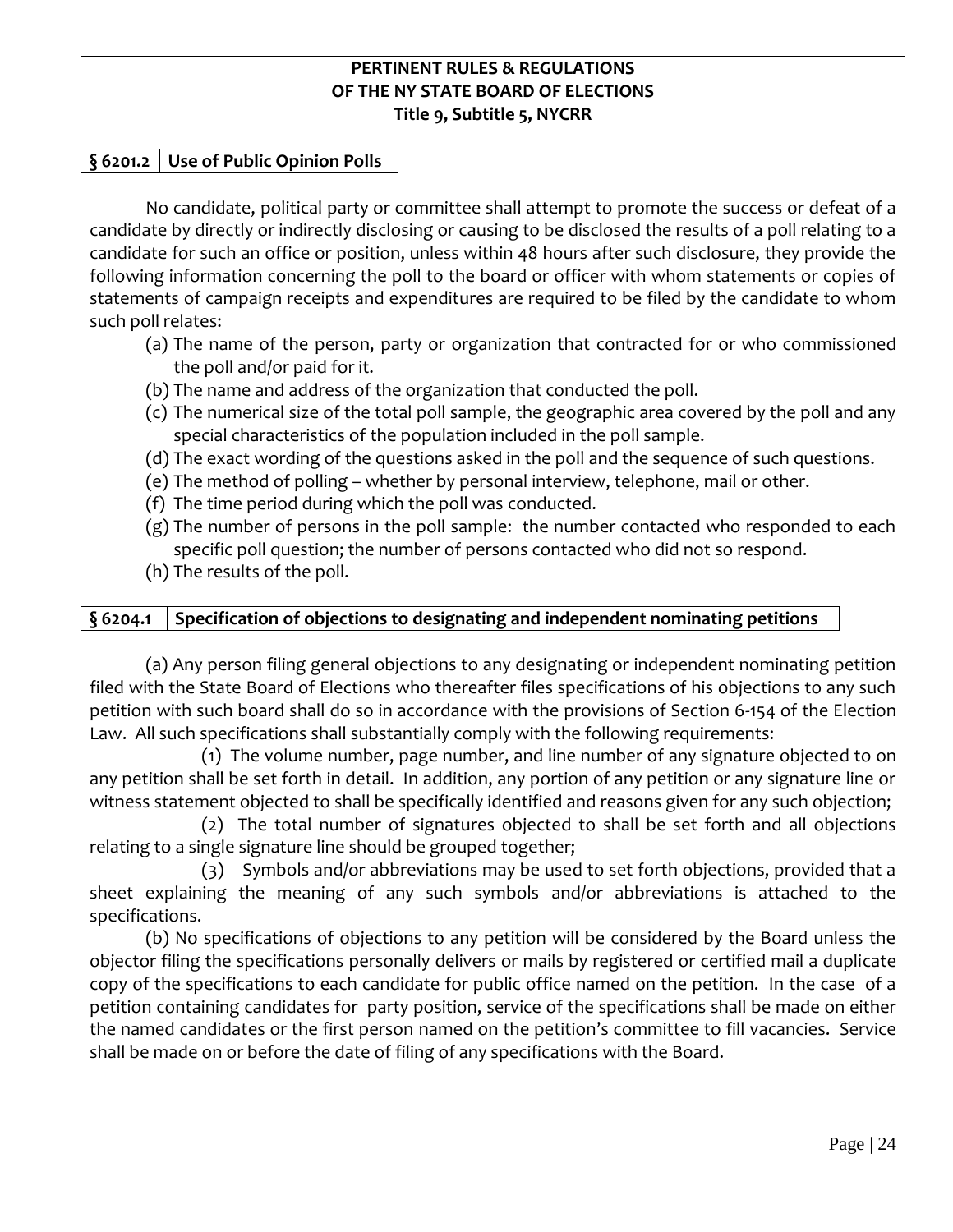Proof of service shall accompany the specifications or be received by the end of business two days following the filing of the specifications, whichever is later.

(c) Any notice and/or determination relating to a petition for which specifications of objections have been filed shall be transmitted by the Board to the objector filing the specifications, provided that any such objector may designate an attorney or agent to receive any such notice and/or determination on his behalf. Any such designation shall be in writing and include the name, address and telephone number of any such attorney or agent, and any such attorney and/or agent shall be eligible to represent any such objector in any proceeding conducted by the Board relating to the specifications.

# **§6215.1 Rules for filing designating and nominating petitions**

- a. The sheets of a petition shall be numbered sequentially at the foot of each sheet.
- b. All petitions containing ten or more sheets shall be accompanied by a cover sheet.
- c. Any two or more petition sheets shall be securely fastened together by any means which will hold the pages together in numerical order.
- d. Petition sheets may be fastened together to form one or more volumes.
- e. Individual volumes of a petition shall be filed in the following manner:

(1) With respect to petitions which are filed with the Board of Elections in the City of New York, or petitions which are filed with other boards of elections containing candidates for more than one public or party office which are not coterminous, each volume of each petition shall bear an identification number, to be obtained in accordance with Section 6215.3, infra. The assigned identification number shall be inscribed on the front of the volume. If an identification number has not been inscribed by the person or persons filing the petition, and the petition consists of multiple volumes, then each volume of the petition shall be separately numbered on the front thereof. Only one identification number may be used to identify a petition volume.

(2) Any Board of Elections outside the City of New York may adopt a petition filing system for all petitions utilizing identification numbers as provided for in Section 6215.3. The Board may adopt such system through the approval of a rule at least two months prior to the first day to circulate petitions. The rule shall be filed at the county board of elections and the State Board of Elections.

(3) With respect to all other petitions which contain ten or more sheets, each volume of the petition shall have a cover sheet secured to the front of such volume.

# **§6215.2 Cover Sheets**

(a) A cover sheet shall contain the following information:

1) The office and district number (where appropriate) for which each designation and nomination is being made, the name and residence address of each candidate, and the number of volumes comprising the petition. The names and addresses of candidates for the county committee may be set forth, by assembly district (or, in the City of New York, by election district) on a schedule to be annexed to the cover sheet. Cover sheets for the positions of County Committee in the City of New York shall include, in addition to such schedule a list by election district of the identification numbers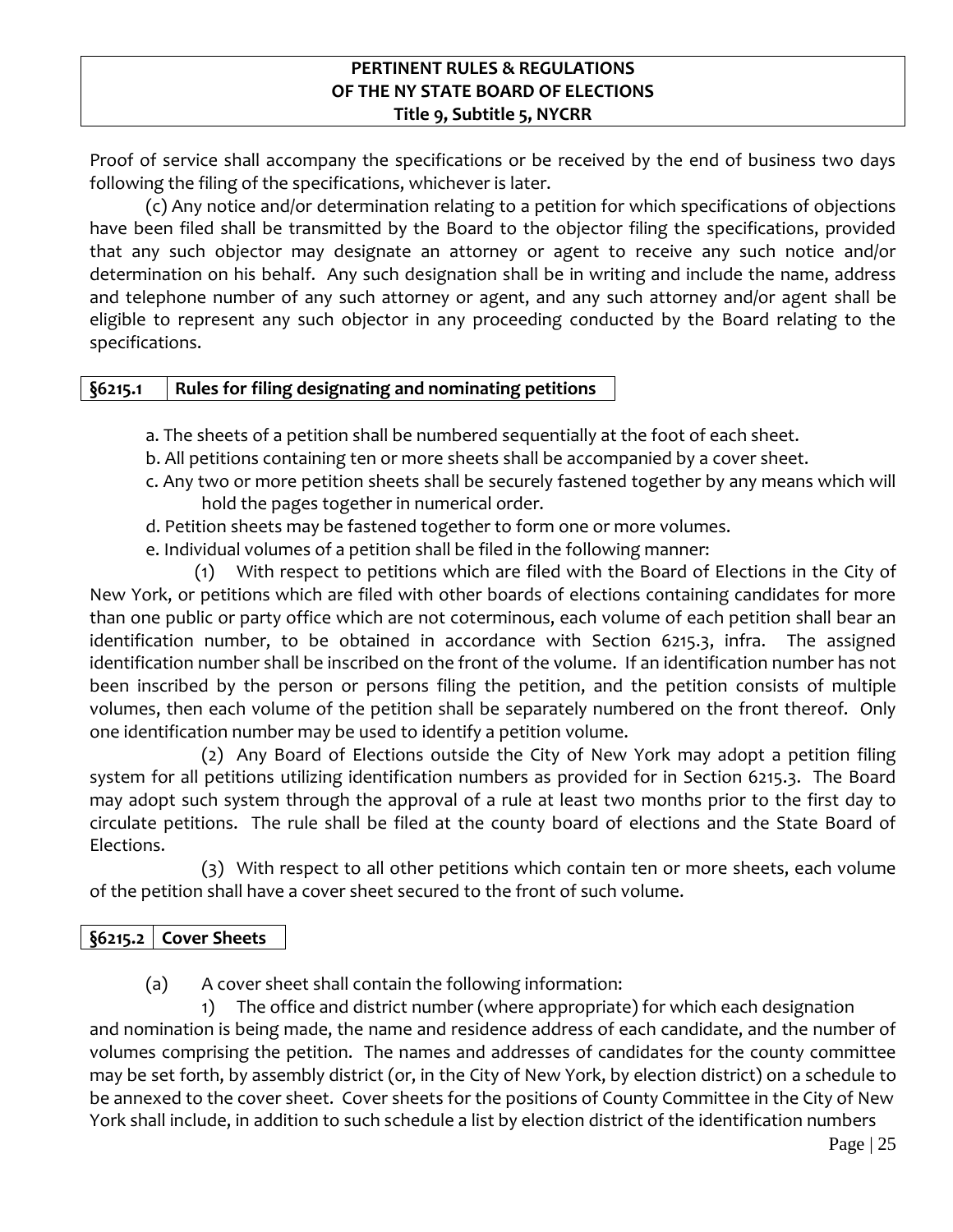(if known) or the volume number, and page number where such signatures appear for each election district.

2) An identification of the volumes comprising the petition. When multiple volumes are filed pursuant to Section 6215.1 (e)(1) or (2) of these rules, a single cover sheet may be filed with volumes identified by listing the identification number of each volume either individually or cumulatively, and the total number of volumes in the petition. With respect to all other petitions filed in multiple volumes, each volume shall have a coversheet which shall indicate the volume number; such volumes shall be numbered sequentially and the cover sheet from the first volume shall set forth the total number of volumes comprising petition.

3) A statement that the petition contains the number, or in excess of the number, of valid signatures, required by the Election Law.

4) A place for the optional designation of a contact person other than the candidate(s) to be notified to correct noncompliance with these regulations.

(a) Cover sheets shall be substantially in the form set forth in Section 6215.8, infra.

(c) Where a designating petition involves an office to be filled by the voters of the entire state, the petition shall be accompanied by a schedule which sets forth the volume and page number of each sheet on which signatures appear of at least 100 or 5 per centum, which ever is less, of properly enrolled voters in each of at least one-half of the Congressional Districts of the state.

(d) Where a nominating petition involves an office to be filled by the voters of the entire state, the petition shall be accompanied by a schedule which sets forth the volume and page number of each sheet on which signatures appear of at least 100 voters in each of at least one-half of the Congressional Districts of the state.

# **§6215.3 Identification Numbers, application, distribution and utilization**

(a) Identification numbers shall be issued by the State and County Boards of Elections, without charge, for the purpose of identifying petition volumes.

(b) The State Board shall assign a series of identification codes to each County Board.

(c) Any person or persons, individually or jointly, may obtain one or more identification numbers, upon written application, from the Board of Elections. Individuals who do not wish to apply for these numbers in advance will have them assigned to their petitions when they are submitted to the Board of Elections in accordance with section 6215.6 (b) of these rules. Identification numbers may be used only within the calendar year for which issued.

(d) The State Board of Elections shall promulgate an identification number application form, which shall be used by any board of elections. The application shall set forth: (1) the name and residence address of each applicant for the identification number; (2) the daytime and evening telephone numbers for such applicant; (3) the type of petition to be filed under the identification number (i.e., Designating, Nominating, Opportunity to Ballot); (4) the date of the election; (5) the Name of the Party or Independent Body; and (6) the number of identification numbers requested. Each application shall be signed by each applicant and shall be dated.

(e) Upon receipt of an application for an identification number, the Board shall forthwith issue the quantity of identification numbers requested, inscribe such numbers on the original application, and record the numbers issued with the name and address of the applicant in a book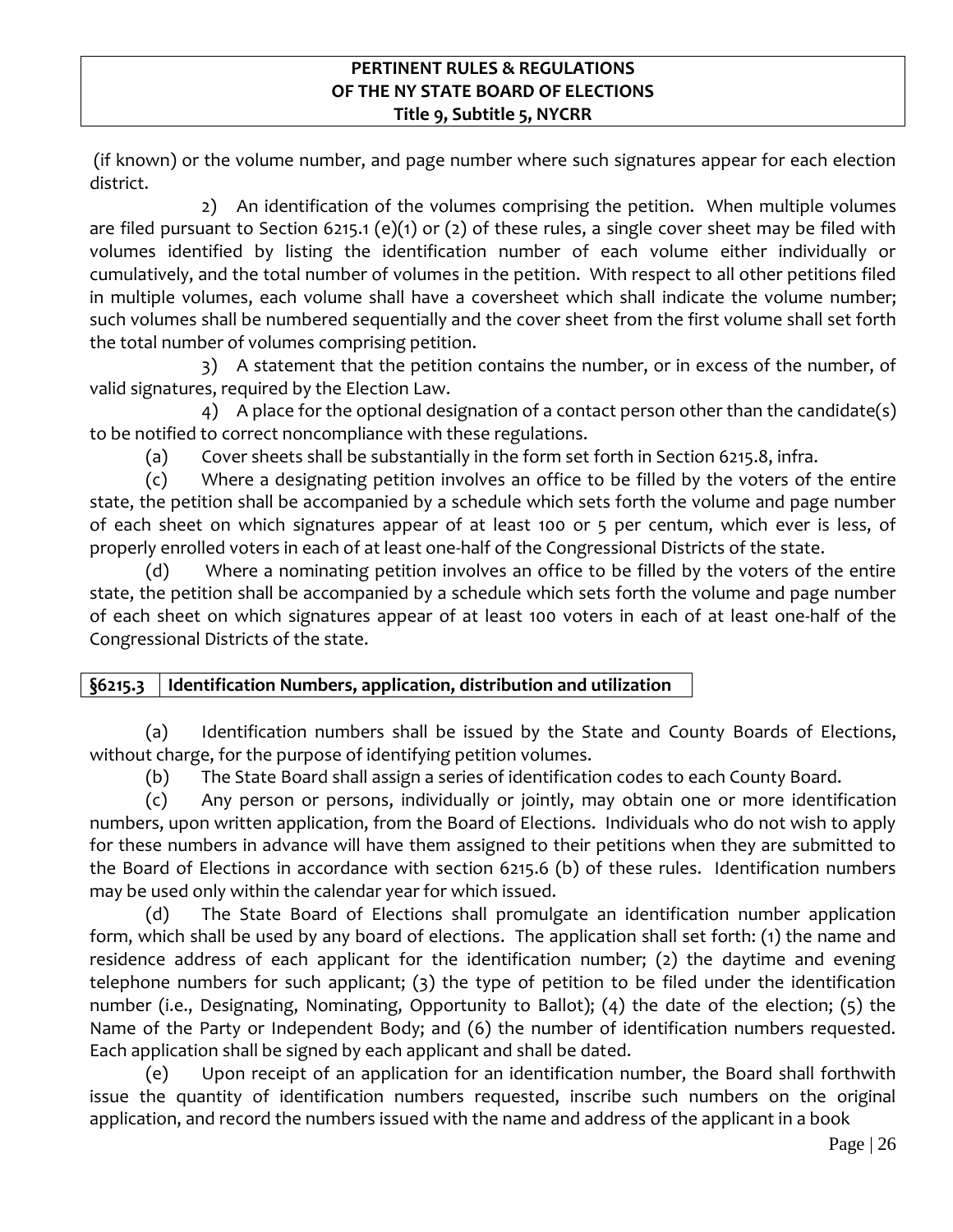which shall be available for public inspection. In the event that an application is filed by multiple applicants, the Board shall record in the book only the name and address of the first-named applicant.

(f) An assigned identification number may be used for the filing of petition sheets only by the person to whom the identification number was issued. In the case of multiple applicants the identification number may be used by any of the applicants.

# **§6215.4 Multiple Candidates Named On a Petition**

(a) All the signatures appearing in a petition volume shall apply to all candidates named in that volume, unless the cover sheet specifies otherwise.

(b) In the event that the same candidates do not appear on each and every sheet of the petition, then the cover sheet shall indicate which signatures apply to which candidate, by indicating the name of the candidate, the identification number or the volume number, and the page number of the applicable signatures. Signatures on such pages may be identified by specified numerical ranges (e.g., pages 1 through 15, pages 15-45).

# **§6215.5 Filing of petitions**

(a) Neither the application for, nor the issuance of, an identification number constitutes filing of a petition.

(b) Petitions shall be filed with the applicable Board of Elections as set forth in the Election Law. The officer or Board shall endorse the day, hour and minute of receipt on such petitions. Such officer or Board shall keep a book, which shall be open to public inspection, in which shall be entered the name of the candidate, and volume or identification numbers of the petitions which have been filed and the time of their filing.

# **§6215.6 Construction of rules; substantial compliance**

(a) Except as specifically set forth herein, these rules shall be liberally construed and technical defects shall be disregarded where there has been substantial compliance and where a strict construction is not required for the prevention of fraud.

(b) The failure to obtain an identification number or inscribe an identification number on one or more petitions or petition volumes shall not render any such petition or petition volume invalid. The officer or Board receiving such petition or petition volume shall assign identification numbers to such petition or petition volumes, shall inscribe the identification number upon the petition or volume, and shall record the identification number of such petition or volume. In such instances, the person or persons submitting the petition or petition volume for filing shall be deemed to be the applicant for the identification number, or in the event the persons submitting the petition or petition volume, cannot be identified, the candidates named on the petition or petition volume shall be deemed to be the applicant or applicants.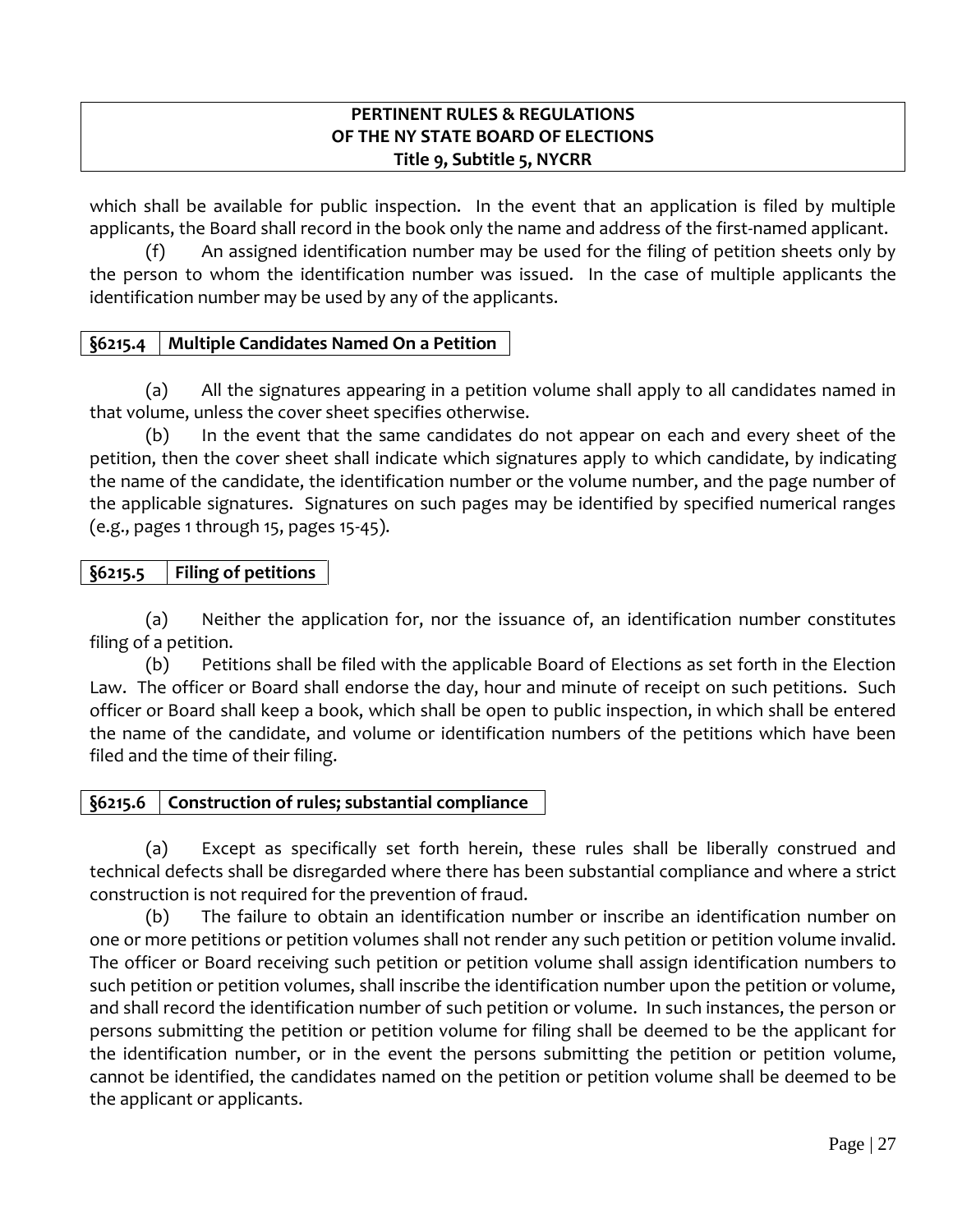# **§6215.7 Determinations; cures pursuant to Section 6-134(2) of the Election Law**

(a) Within two (2) business days of the receipt of the petition, the Board with whom such petition was filed shall review the petition to determine whether the petition complies with the cover sheet and binding requirements of these regulations. Such review shall be limited to matters apparent on the face of the documents. Such review, and such determination, shall be without prejudice to the determination by the Board of objections and specifications of objections filed pursuant to the provisions of the Election Law.

(b) In the event that, upon the review conducted pursuant to paragraph (a) above, the Board determines that a petition does not comply with these regulations, the Board shall forthwith notify the candidate or candidates named on the petition of its determination and the reasons therefore.

(c) Notification of a determination of noncompliance shall be given by written notice by depositing such notice on the day of such determination with an overnight delivery service, for overnight delivery, on the next business day, or by personal delivery by the day after the determination to the candidate or the contact person, if designated, at the address stated on the petition. Notification shall be given by overnight delivery or personal delivery only, unless the candidate shall have filed with the Board written authorization, signed by the candidate, for the Board to give notification by facsimile transmission. In the event that the candidate shall have authorized notification by facsimile transmission, then the Board shall notify the candidate or the contact person, if designated, by facsimile transmission on the day of the determination to the number set forth by the candidate and shall, in addition, mail a copy of the determination to the candidate.

(d) A candidate may, within three  $(3)$  business days of the date of a determination that the petition does not comply with these regulations, cure the violation of these regulations. Cover sheet deficiencies may be corrected by the filing of an amended cover sheet. Such cure or correction must be received by the Board of Elections no later than the third business day following such determination.

(e) If the petition is one for an opportunity to ballot, then the first named person on the committee to receive notices or applicant(s) for the identification number or numbers under which the petition was filed shall be deemed to be the "candidate" for purposes of subparagraphs (b), (c), and (d) above.